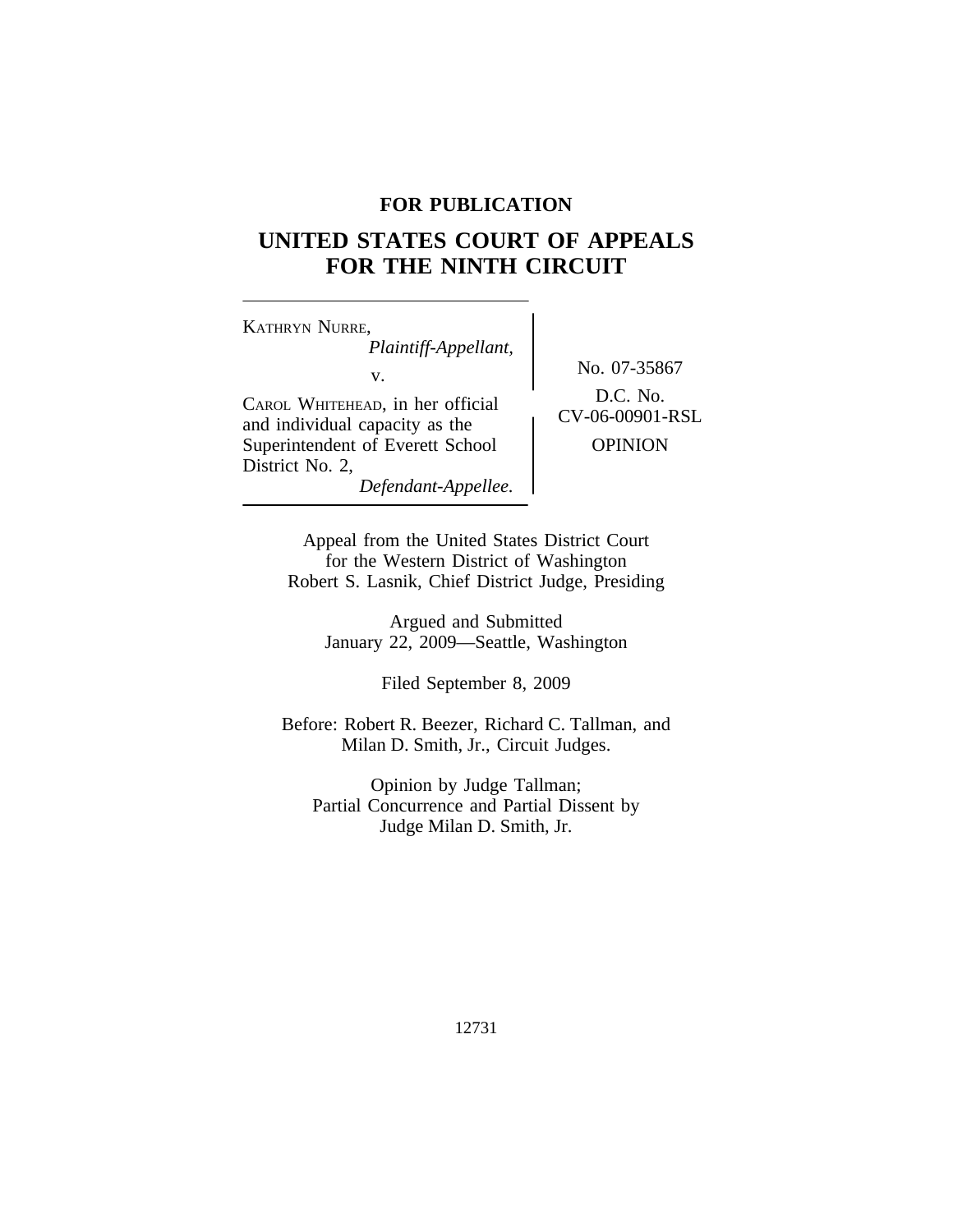## **COUNSEL**

W. Theodore Vander Wel, Vander Wel & Jacobson, Bishop & Kim, PLLC, Bellevue, Washington, for the appellant.

Michael A. Patterson, Patterson Buchanan Fobes Leitch & Kalzer, PS, Seattle, Washington, for the appellees.

Phylis Skloot Bamberger; Marc D. Stern; Zhubin Parang, Sonnenschein Nath & Rosenthal LLP; for amicus curiae American Jewish Congress.

Ayesha N. Khan, Richard B. Katskee, Nancy Leong, for amicus curiae Americans United for Separation of Church and State.

Steven W. Fitschen, Barry C. Hodge, Nathan A. Driscoll, for amicus curiae The National Legal Foundation.

Francisco M. Negrón, Jr., Thomas E.M. Hutton, for amicus curaie National School Boards Association.

#### **OPINION**

TALLMAN, Circuit Judge:

Once again we enter the legal labyrinth of a student's First Amendment right to free speech. There exists a delicate balance between protecting a student's right to speak freely and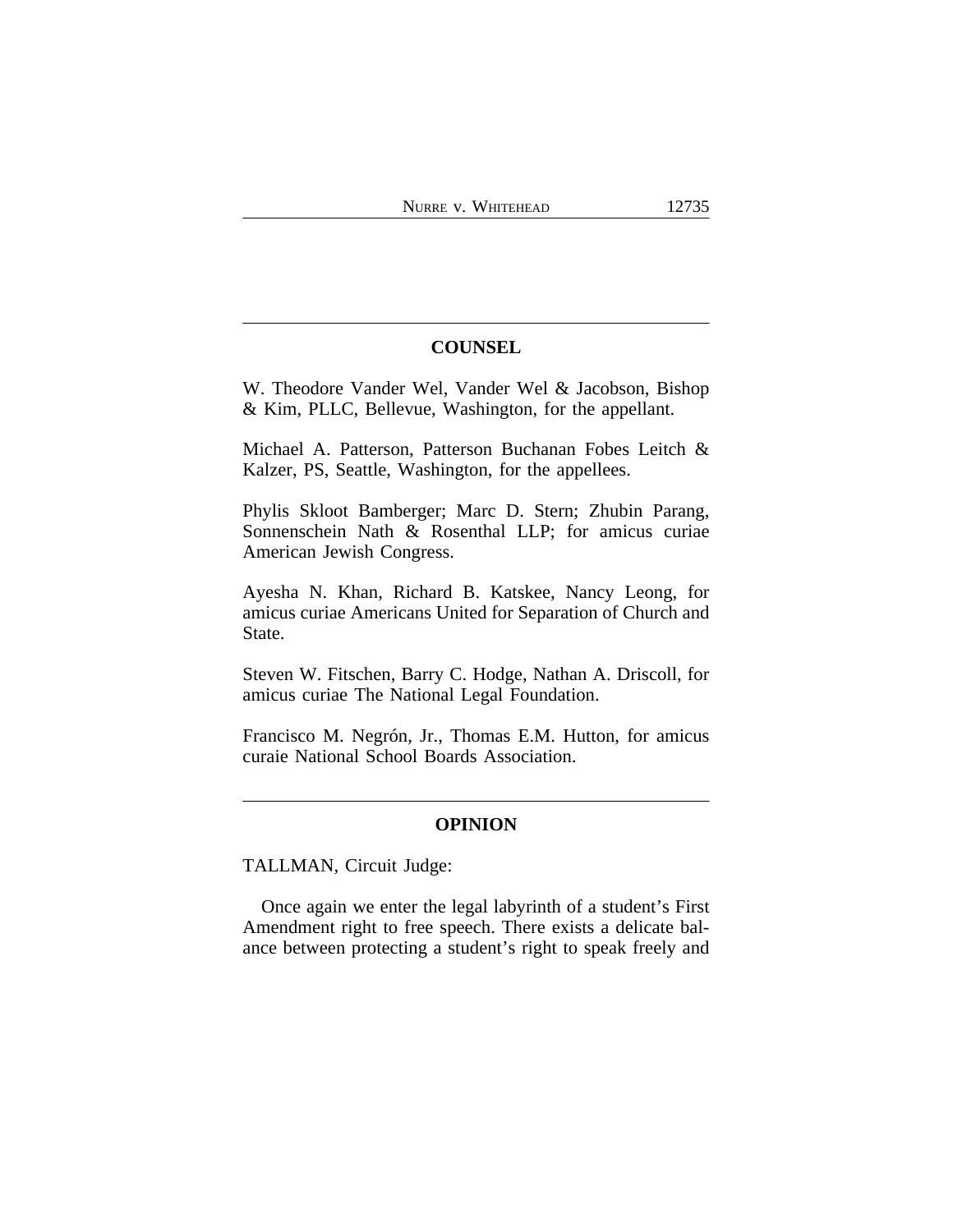necessary actions taken by school administrators to avoid collision with the Establishment Clause. While finding our way is never easy, we here endeavor to provide guidance to assist both school districts and their students.

Kathryn Nurre ("Nurre") sought to perform an instrumental version of "Ave Maria"<sup>1</sup> at her public high school's graduation ceremony. Dr. Carol Whitehead ("Whitehead"), superintendent of Everett School District No. 2 (the "District"), in which Nurre's high school is located, declared that the piece could not be played at the ceremony because it could be seen as endorsing religion. Nurre subsequently sued Whitehead in both her individual and official capacities for alleged violations of Nurre's First and Fourteenth Amendment rights. Nurre now appeals dismissal of her civil rights claims brought under 42 U.S.C. § 1983.

Supreme Court precedent and the law of our circuit counsel us to find that there was no violation of Nurre's constitutional rights. Therefore, we affirm the ruling of the district judge.

**I**

Everett School District No. 2 is a large western Washington school district consisting of twenty-five individual schools. The Henry M. Jackson High School**<sup>2</sup>** ("JHS") is one of three high schools within the District. JHS conducts an annual graduation ceremony featuring speakers, musical selections, a presentation of diplomas, and a ceremonial tassel turn led by one designated student. All graduation ceremonies are sanctioned by the District and held at the local convention center in Everett.

<sup>&</sup>lt;sup>1</sup>"Ave Maria" is Latin for "Hail Mary," and was written by Franz Biebl to put to music the words of a well known Roman Catholic prayer.

**<sup>2</sup>**Named in honor of Everett's native son, former United States Congressman and Senator Henry M. "Scoop" Jackson.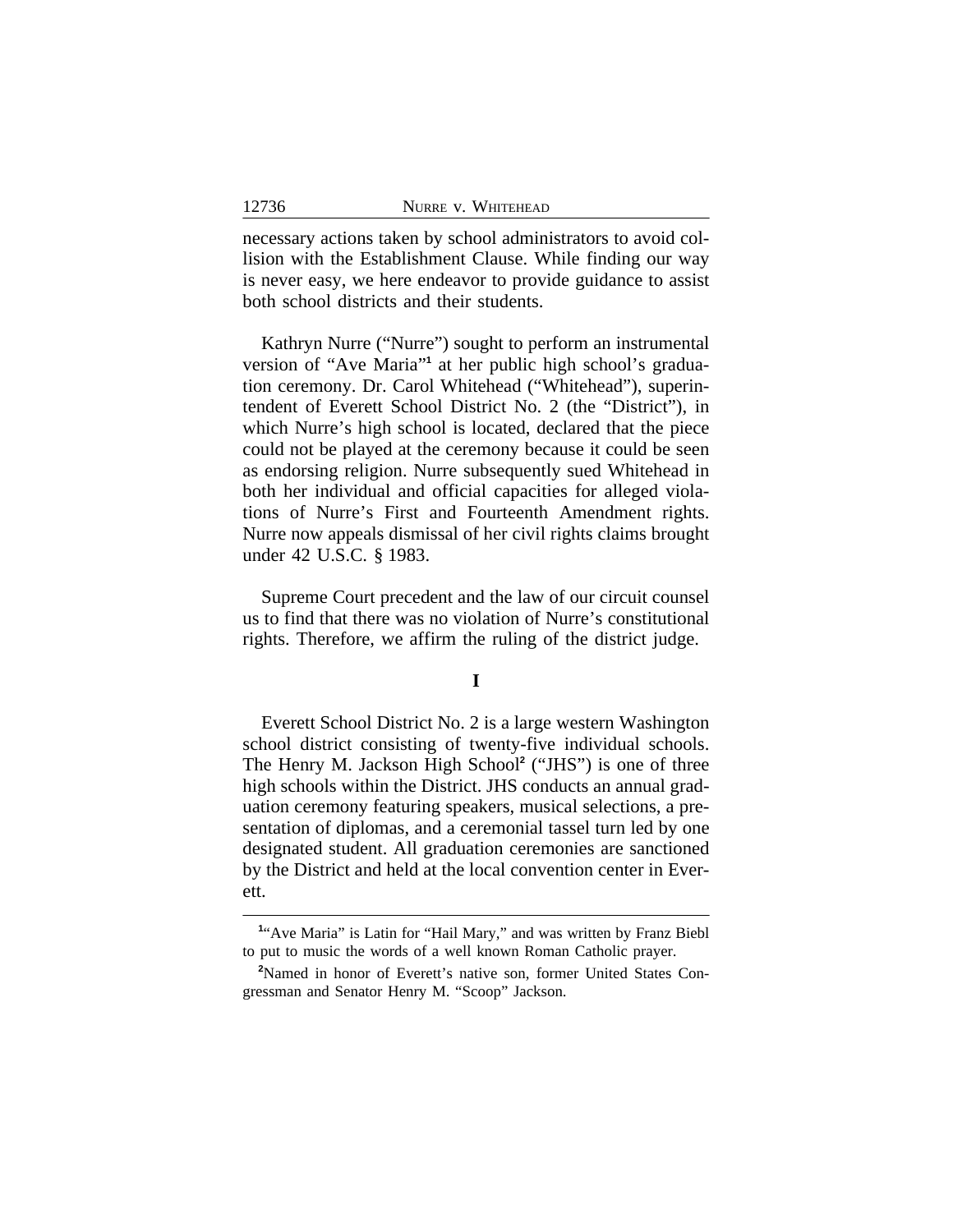|  | NURRE V. WHITEHEAD | 12737 |
|--|--------------------|-------|
|--|--------------------|-------|

Prior to the 2005 graduation ceremony, newly-hired JHS principal Terry Cheshire ("Cheshire") reviewed the titles of all musical selections to be performed for the audience of students, family, and friends. Seeing no issue with any piece proposed by the school's musical directors, Cheshire approved the performance of all requested selections. At graduation, the student choir performed "Up Above My Head," a vocal piece which included express references to "God," "heaven," and "angels." Immediately following graduation, the District received complaints from graduation attendees regarding the religiously-themed musical selections, and the local newspaper, *The Everett Herald*, printed indignant letters to the editor complaining about religious statements included in the ceremony's music performed before the audience.

As the 2006 graduation neared, Cheshire again previewed the titles to each ensemble's musical selections for the ceremony. In keeping with her three-year tradition, the high school band director, Leslie Moffat ("Moffat"), permitted the graduating members of her Wind Ensemble to select a piece from their musical repertoire which they wished to perform during the ceremony. Though all three previous classes had selected "On a Hymnsong of Philip Bliss," the 2006 graduates, including Nurre, chose instead to perform "Ave Maria," which they believed showcased their talent and the culmination of their instrumental work. Moffat sent this title and other graduation selections—including, *inter alia*, "Pomp and Circumstance"—to Cheshire for approval. Cheshire immediately recognized "Ave Maria" as a religious piece. Recalling prior complaints over the 2005 religious musical selection, instead of approving them, he forwarded the lists on to the District's associate superintendent Karst Brandsma ("Brandsma").

District administrators, including Brandsma and Whitehead, then held a meeting to determine the appropriateness of performing "Ave Maria" at the JHS graduation. They determined that because the title and meaning of the piece had reli-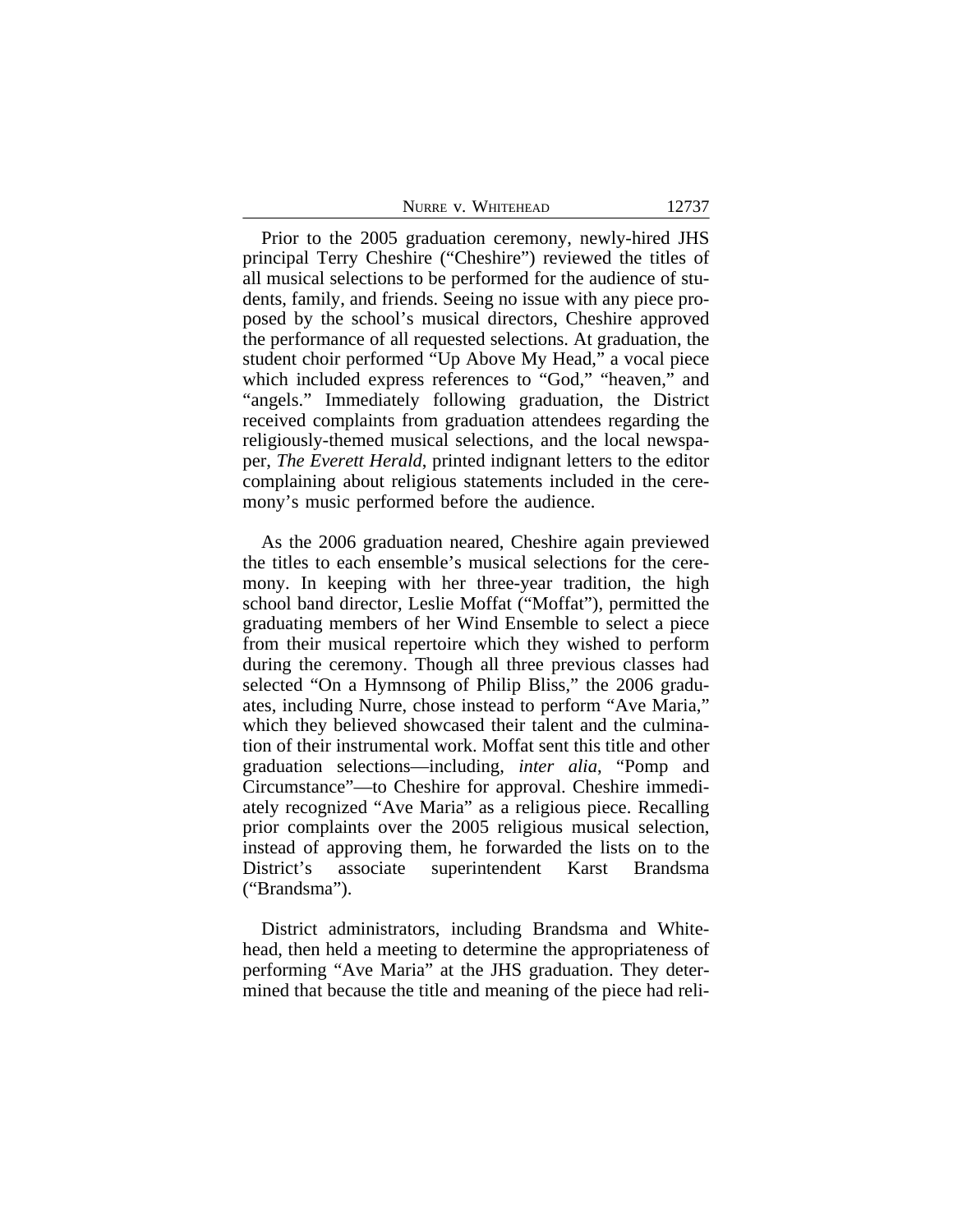gious connotations—and would be easily identified as such by attendees merely by the title alone—they would ask the Wind Ensemble to select another piece. Brandsma then sent an email to all principals in the District explaining that musical selections for all graduations within the District should be purely secular in nature. The e-mail also reminded the principals that while District policies typically permitted performance of religious music at mid-year concerts—so long as it was performed for its artistic value and alongside an equal number of other non-religious works—graduation was a unique event where such contemporaneous balanced performances were impracticable. Following this direction, Nurre and the other senior Wind Ensemble members reluctantly elected to perform the fourth movement of Gustav Holst's "Second Suite in F for Military Band."

Nurre filed suit in the Western District of Washington bringing three 42 U.S.C. § 1983 claims alleging violations of her rights under the First Amendment and the Equal Protection Clause. In 2007, the district court held that Whitehead was immune from suit under the doctrine of qualified immunity. *Nurre v. Whitehead*, 520 F. Supp. 2d 1222, 1240 (W.D. Wash. 2007). The court also found that the District had not violated any of Nurre's constitutionally protected rights, and therefore no municipal liability could attach to the District through Whitehead in her official capacity. *Id*. at 1228-36, 1240-42. All claims for injunctive relief were dismissed because those claims became moot upon Nurre's graduation from JHS. *Id*. at 1226. Nurre timely appeals.

## **II**

We review a district court's grant of summary judgment de novo. *Dietrich v. John Ascuaga's Nugget*, 548 F.3d 892, 896 (9th Cir. 2008). In determining whether summary judgment was appropriate, we view the evidence in the light most favorable to Nurre, the non-moving party. *Id*. A grant of summary judgment is inappropriate if there is "any genuine issue of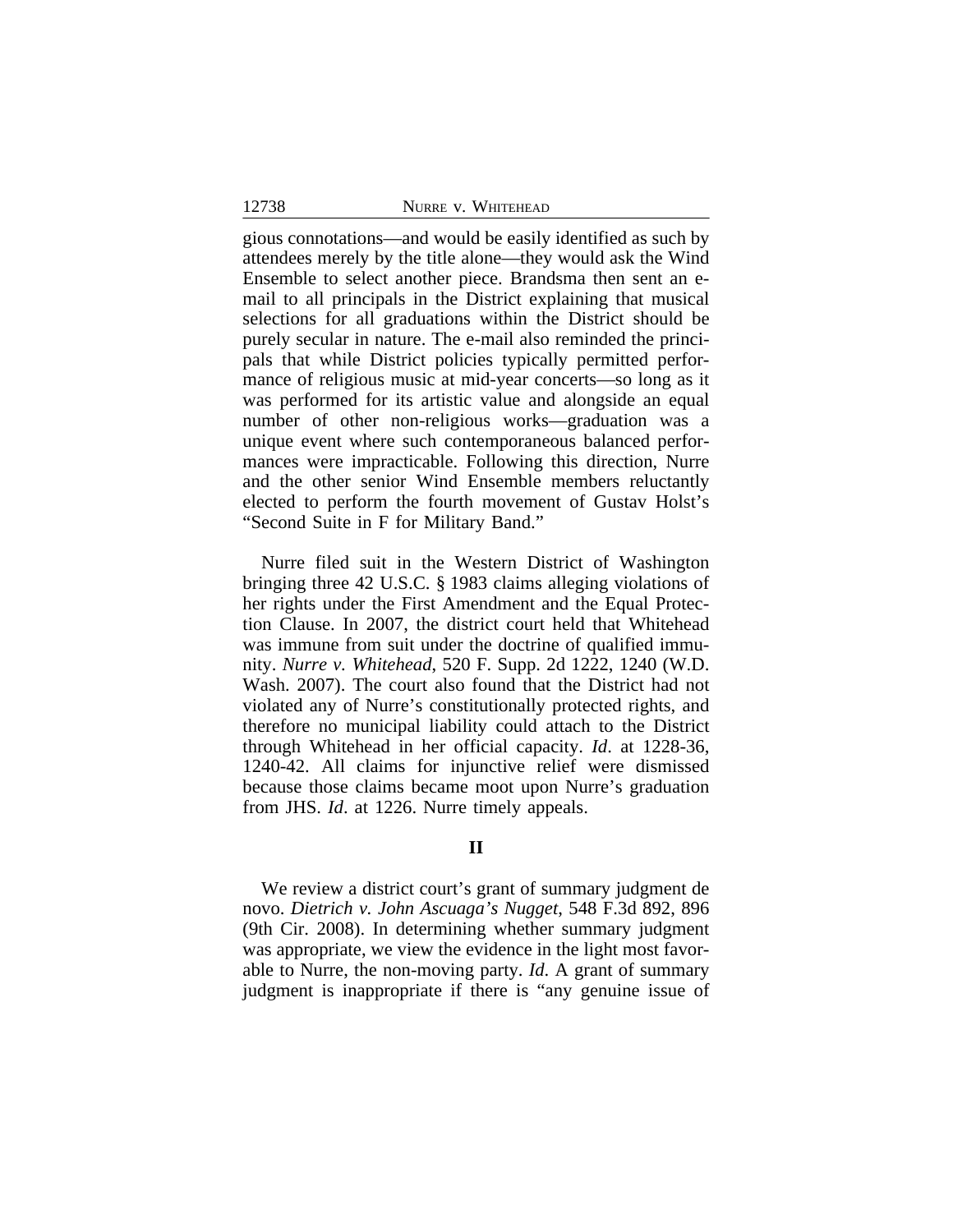material fact or the district court incorrectly applied the substantive law." *Blankenhorn v. City of Orange*, 485 F.3d 463, 470 (9th Cir. 2007).

#### **III**

All § 1983 claims must be premised on a constitutional violation. *See Johnson v. Knowles*, 113 F.3d 1114, 1117 (9th Cir. 1997) ("To state a claim for relief under section 1983, the Plaintiffs must plead two essential elements: 1) that the Defendants acted under color of state law; and 2) that the Defendants caused them to be deprived of a right secured by the Constitution and laws of the United States.") (citing *Howerton v. Gabica*, 708 F.2d 380, 382 (9th Cir. 1983)). If the government official, in this case Superintendent Whitehead, did not violate the claimant's rights under the Constitution, no relief lies within the statute, whether the official is sued in her individual or official capacity.**<sup>3</sup>** 42 U.S.C. § 1983. Because we hold that Nurre's rights were not violated, her action against Whitehead must fail.

**<sup>3</sup>** If, as our colleague Judge Milan Smith contends, Whitehead had violated Nurre's constitutional rights, we would then need to determine whether she was protected by qualified immunity. *Harlow v. Fitzgerald*, 457 U.S. 800, 806-807 (1982). We agree with Judge Smith that the state of the law is such that no reasonable school administrator would have known that such action would violate constitutional rights and qualified immunity would attach to Whitehead. Because qualified immunity does not apply to municipalities, we would then have to determine under *Monell* whether the Everett School District is liable for acts taken in furtherance of district policy by Whitehead. *Leatherman v. Tarrant County Narcotics Intelligence & Coordination*, 507 U.S. 163, 166-167 (1993); *see also Monell v. Dep't of Soc. Servs.*, 436 U.S. 658, 690, 693 (1978) (holding that local governments and their entities may be sued when an "official policy is responsible for a deprivation of rights protected by the Constitution"). However, because there was no constitutional violation in this case —a prerequisite for finding liability against either the superintendent or the school district—we need not determine whether qualified immunity applies or municipal liability attaches.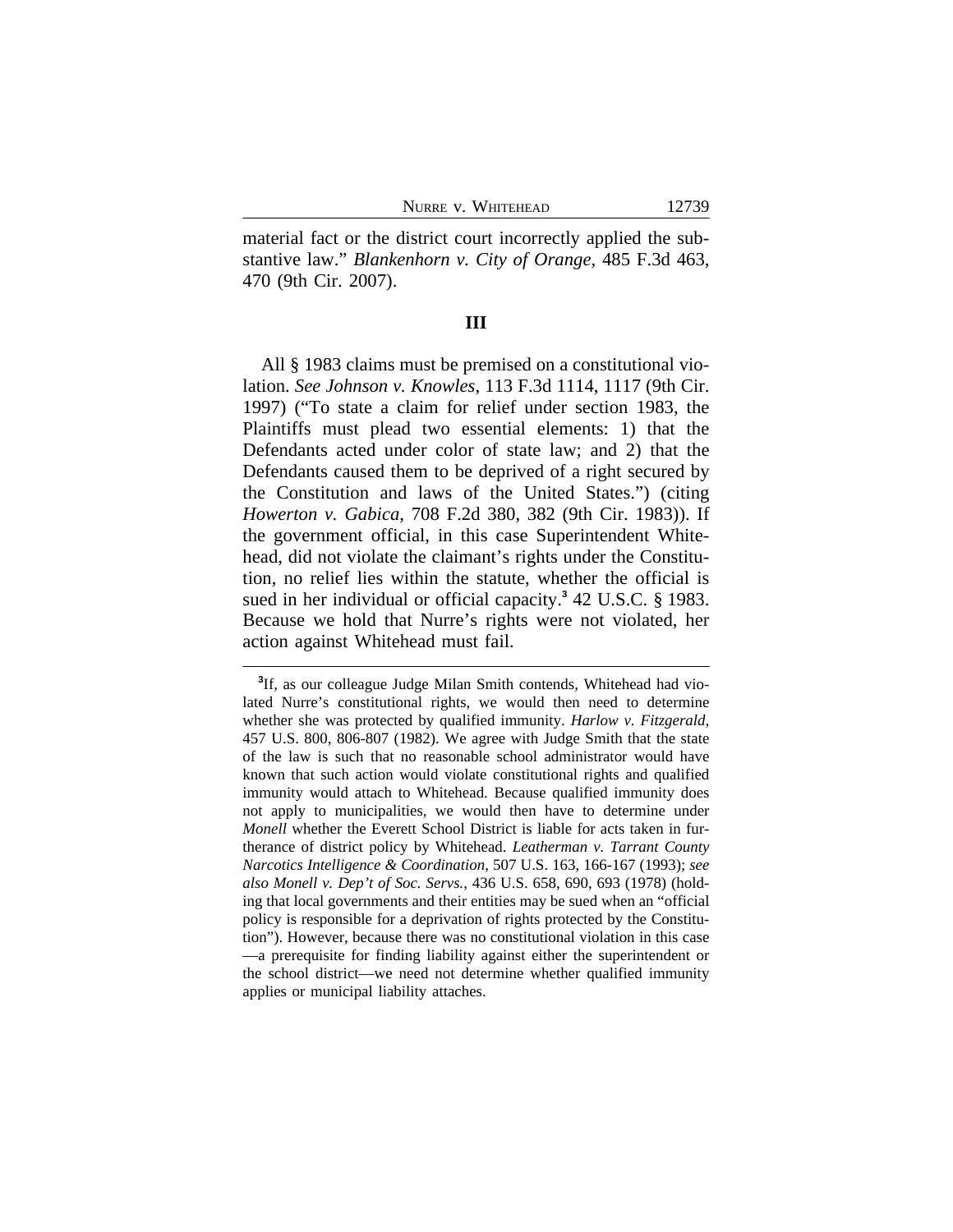Nurre first claims that Whitehead censored her speech i.e., her performance of instrumental music—in violation of the First Amendment's protection of free speech. Second, she claims that Whitehead acted with hostility toward religion in violation of the First Amendment's Establishment Clause. Finally, she argues that in treating her and her classmates differently than past JHS graduating classes, Whitehead violated the Equal Protection Clause of the Fourteenth Amendment. We examine each in turn.

### **A**

**[1]** The First Amendment declares that "Congress shall make no law . . . abridging the freedom of speech." U.S. CONST. amend. I. It is applicable to the states through the Fourteenth Amendment, and the Supreme Court has, on multiple occasions, reminded us that "students do not 'shed their constitutional rights to freedom of speech or expression at the schoolhouse gate.' " *Morse v. Frederick*, 551 U.S. 393, 127 S. Ct. 2618, 2622 (2007) (quoting *Tinker v. Des Moines Indep. Cmty. Sch. Dist.,* 393 U.S. 503, 506 (1969)). However, our precedent also recognizes that "the constitutional rights of students in public school are not automatically coextensive with the rights of adults in other settings," *Bethel Sch. Dist. No. 403 v. Fraser*, 478 U.S. 675, 682 (1986), and that students' rights "must be applied in light of the special characteristics of the school environment." *Hazelwood Sch. Dist. v. Kuhlmeier*, 484 U.S. 260, 266 (1988) (internal quotation marks and citation omitted).

**[2]** As a threshold matter, we first decide whether the music Nurre sought to perform constitutes protected speech. It is clear to us that purely instrumental music—i.e., music with no lyrics—is speech. In *Ward v. Rock Against Racism*, 491 U.S. 781, 790 (1989), the Supreme Court noted that "[m]usic is one of the oldest forms of human expression," and "as a form of expression and communication, [it] is protected under the First Amendment." And, in *Hurley v. Irish-American Gay,*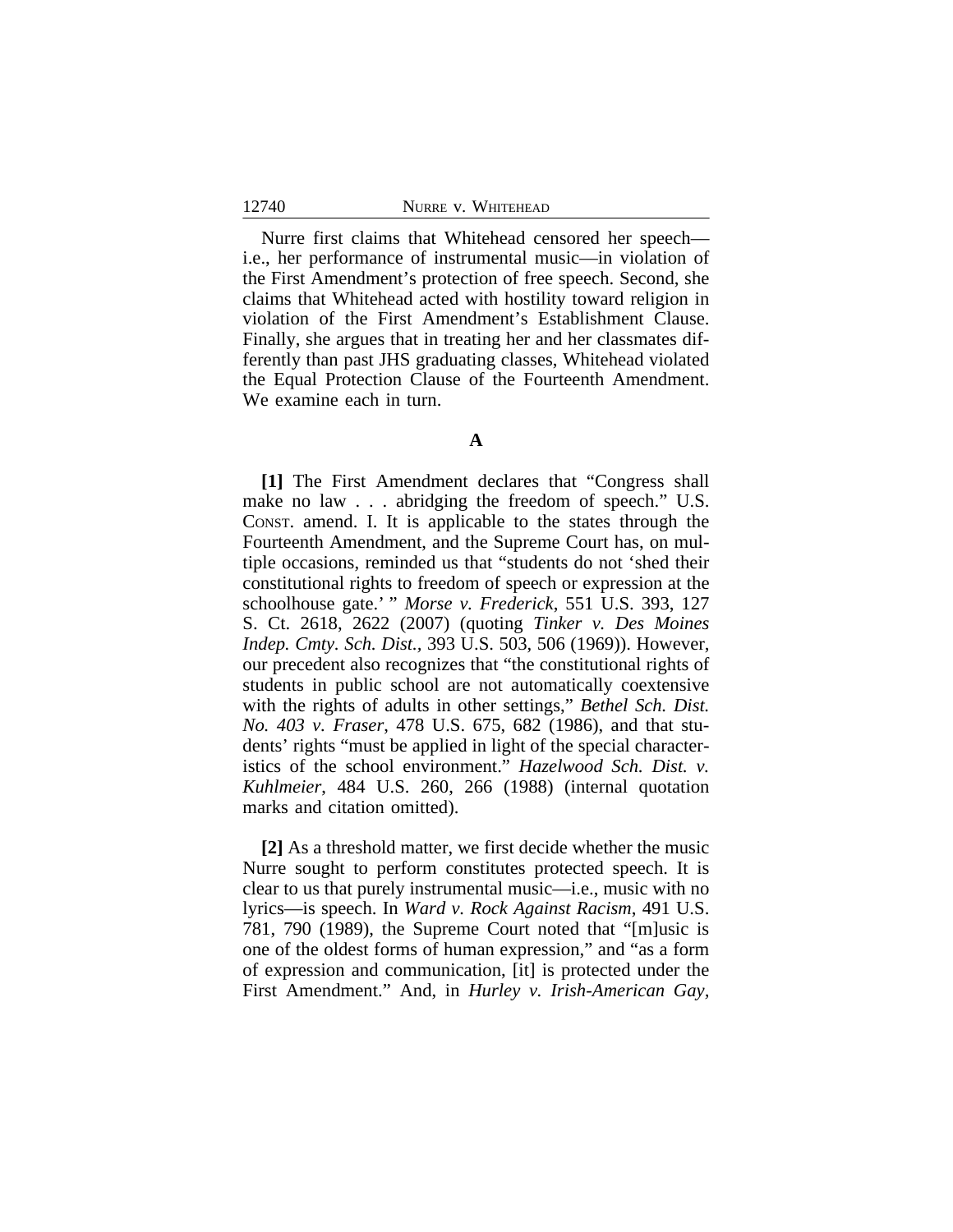|  | NURRE V. WHITEHEAD |  |
|--|--------------------|--|
|--|--------------------|--|

*Lesbian and Bisexual Group of Boston*, 515 U.S. 557, 569 (1995), the Court explained that "the Constitution looks beyond written or spoken words as mediums of expression," and protects, under the First Amendment, the "painting of Jackson Pollock, music of Arnold Schöenberg, or Jabberwocky verse of Lewis Carroll." Then, in *White v. City of Sparks*, 500 F.3d 953, 955 (9th Cir. 2007), we said that both "arts and entertainment constitute protected forms of expression," including "music without words." Nurre and her classmates sought to perform an entirely instrumental arrangement of Franz Biebl's "Ave Maria,"<sup>4</sup> which we hold is speech as contemplated by the First Amendment.

However, our determination that the requested performance would have been speech does not end our inquiry. The next question is whether Nurre's right to engage in that speech was in some way abridged. "Nothing in the Constitution requires the Government freely to grant access to all who wish to exercise their right to free speech on every type of Government property without regard to the nature of the property or to the disruption that might be caused by the speaker's activities." *Cornelius v. NAACP Legal Def. & Educ. Fund, Inc.*, 473 U.S. 788, 799-800 (1985). Therefore, we must determine the type of forum created by the government when Nurre sought to perform "Ave Maria"—that is, the relevant forum—and then assess whether the District's restriction was constitutionally permissible in light of that forum.

First, while schools are typically non-public fora, they may become a public forum "if school authorities have 'by policy or by practice' opened those facilities 'for indiscriminate use by the general public,' or by some segment of the public, such as student organizations." *Hazelwood*, 484 U.S. at 267 (quot-

**<sup>4</sup>**While Franz Biebl's "Ave Maria" does include words to the wellknown prayer, and the arrangement available for high school wind ensemble includes them between each staff in the score, Moffat had the Wind Ensemble perform the piece *sans* lyrics.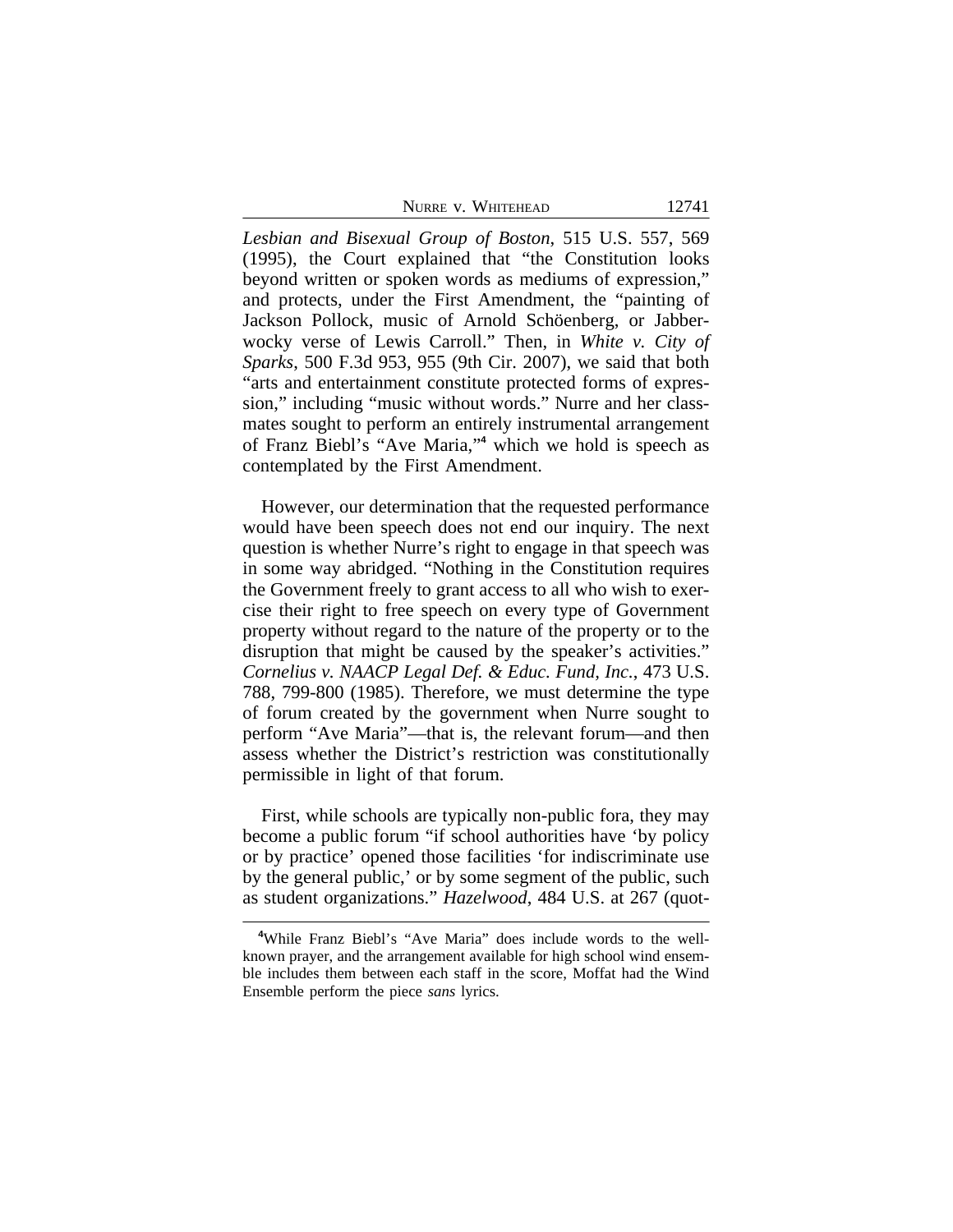ing *Perry Educ. Ass'n v. Perry Local Educators' Ass'n*, 460 U.S. 37, 46 n.7, 47 (1983)). Nurre does not claim that a school, or even a graduation ceremony, is normally anything but a non-public forum. Instead, she argues that school administrators created, in this instance, a "limited public forum" by permitting students to select musical pieces to perform during graduation. "[T]he term 'limited public forum' . . . refer[s] to a type of nonpublic forum that the government intentionally has opened to certain groups or to certain topics." *DiLoreto v. Downey Unified Sch. Dist. Bd. of Educ.*, 196 F.3d 958, 965 (9th Cir. 1999).

**[3]** We have never definitively determined what forum is created when a school district holds graduation, or, as in this case, when part of the graduation ceremony presents studentselected work.<sup>5</sup> However, we need not answer the question, as the District does not challenge Nurre's contention that a limited public forum existed here. Instead, it simply argues that the restriction placed on Nurre was reasonable in light of the purpose served by graduation ceremonies. Therefore, we assume, without deciding, that a limited public forum was created.

**<sup>5</sup>**Though we considered student speech at graduation in both *Lassonde v. Pleasanton Unified School District*, 320 F.3d 979 (9th Cir. 2003), and *Cole v. Oroville Union High School District*, 228 F.3d 1092 (9th Cir. 2000), we did not find those cases appropriate for making a forum determination. Instead, we held there that the dangers of entangling religious speech into a convocation where the audience was essentially captive and composed of impressionable adolescents outweighed the individual's interest in presenting proselytistic speech. *Lassonde*, 320 F.3d at 983; *Cole*, 228 F.3d at 1101. *See also Doe v. Madison Sch. Dist. No. 321*, 177 F.3d 789, 799 (9th Cir. 1999) (en banc) (dismissing for lack of jurisdiction suit against school district for censorship of graduation speech); *Harris v. Joint Sch. Dist. No. 241*, 41 F.3d 447 (9th Cir. 1994), *cert. granted and judgment vacated* 515 U.S. 1154 (1995), and *cert. granted and judgment vacated sub nom. Citizens Pres. Am.'s Heritage, Inc. v. Harris*, 515 U.S. 1155 (1995) (where the Supreme Court ordered the case dismissed as moot, including, *inter alia*, the lower court's holding regarding forum at a graduation).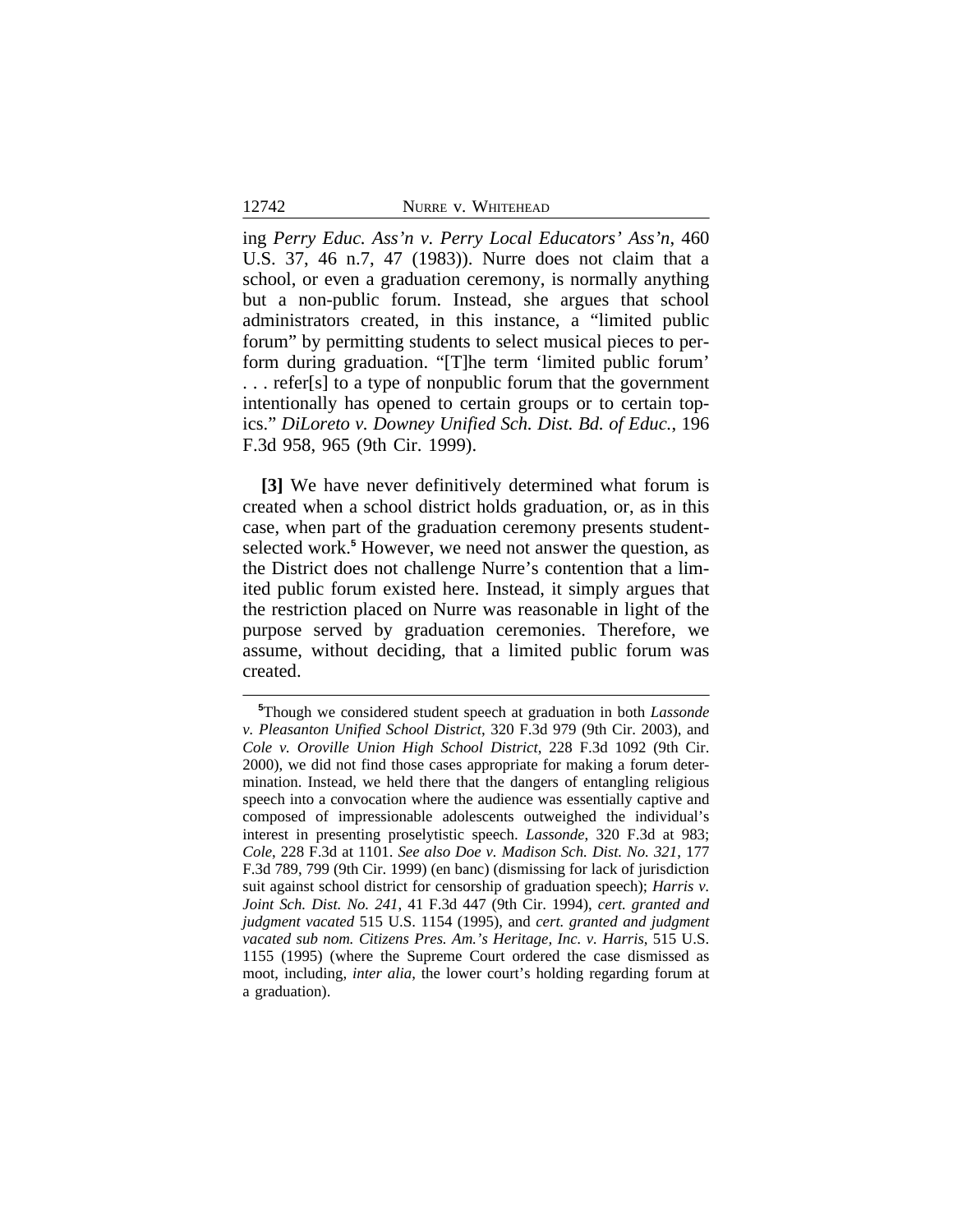Second, we must align the proper constitutional test with the forum created. "In a nonpublic forum opened for a limited purpose, restrictions on access 'can be based on subject matter . . . so long as the distinctions drawn are reasonable in light of the purpose served by the forum' and all the surrounding circumstances." *DiLoreto*, 196 F.3d at 967 (alterations in original) (quoting *Cornelius*, 473 U.S. at 806, 809); *see also Rosenberger v. Rector and Visitors of Univ. of Va.*, 515 U.S. 819, 829 (1995); *Lamb's Chapel v. Ctr. Moriches Union Free Sch. Dist.*, 508 U.S. 384, 392-93 (1993). "The 'reasonableness' analysis focuses on whether the limitation is consistent with preserving the property for the purpose to which it is dedicated." *Id*. For example, in *DiLoreto*, we found that a District's concern regarding disruption and controversy were legitimate reasons for restricting content, given the fact that the forum was a fence at a high school baseball park and the audience included impressionable adolescents in a school setting. 196 F.3d at 697. The Third Circuit has also recognized that a school acts reasonably when it takes steps to avoid controversy or maintain an appearance of neutrality. *Brody ex rel. Sugzdinis v. Spang*, 957 F.2d 1108, 1122 (3d Cir. 1992) (citing *Cornelius*, 473 U.S. at 811) (noting, in remanding to the district court for further fact finding, that a consent-decree provision which expressly restricts a student's proselytistic speech at graduation might be a valid restriction in a limited public forum); *Student Coal. for Peace v. Lower Merion Sch. Dist. Bd. of Sch. Dirs.*, 776 F.2d 431, 437 (3d Cir. 1985) (where the court held that banning the use of school facilities for an anti-nuclear exposition was a reasonable restriction on a student organization when the school acted to both avoid political controversy and appear neutral).

**[4]** Here, the District was acting to avoid a repeat of the 2005 controversy by prohibiting any reference to religion at its graduation ceremonies. District administrators recognized the evident religious nature of "Ave Maria" and took into consideration the compulsory nature of a graduation ceremony. *See Good News Club v. Milford Cent. Sch.*, 533 U.S. 98, 115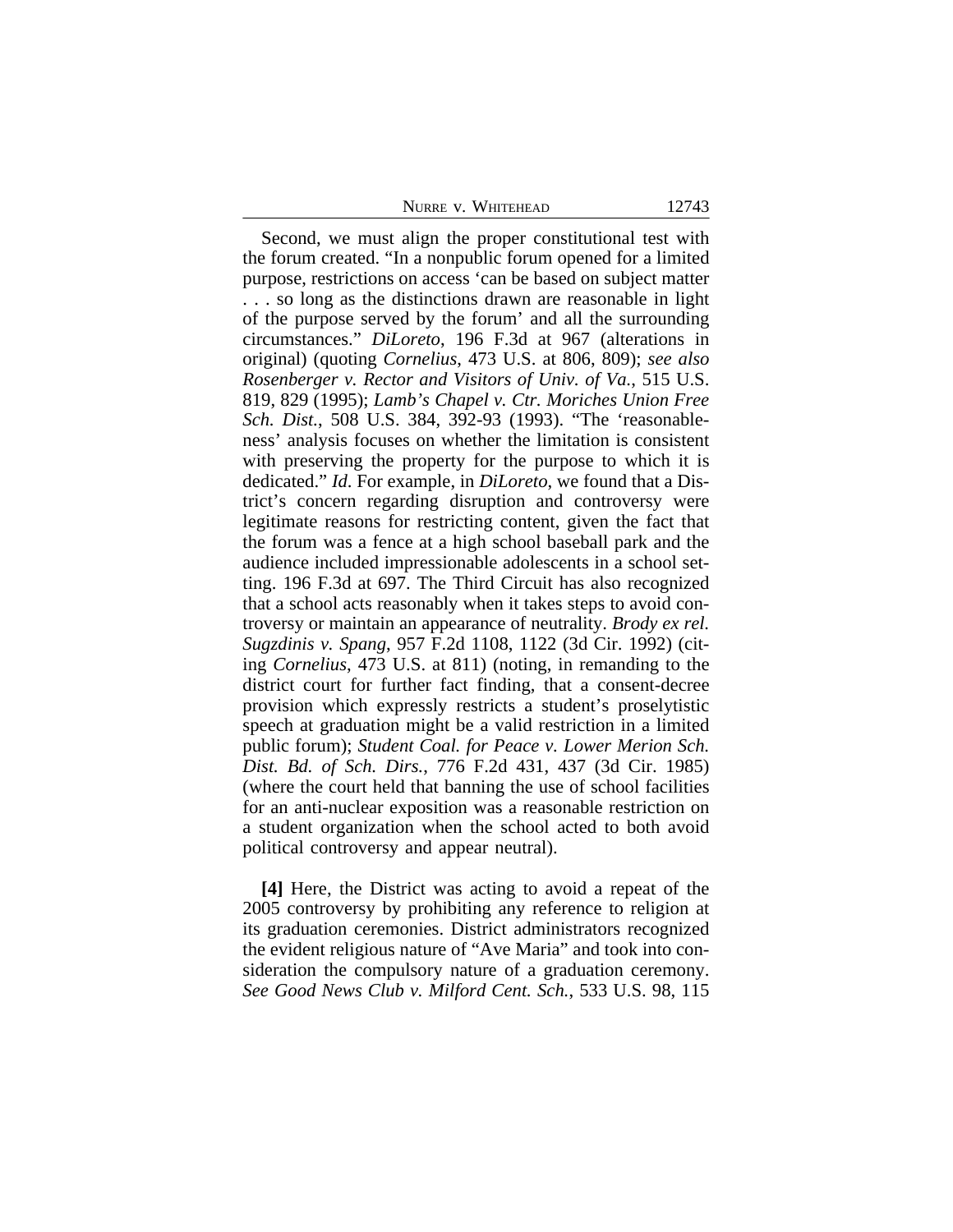(2001) ("[W]e conclude[ ] that attendance at the graduation exercise was obligatory."); *Lassonde*, 320 F.3d at 985 ("The graduation ceremony was a school-sponsored function that all graduating seniors could be expected to attend."). Furthermore, the District's policies regarding religious musical performance at traditional concerts evidence a desire to remain neutral with regard to all religions, and perform pieces for their artistic value alongside other comparable selections. While these ceremonies are held to celebrate and showcase students' achievements, the practical limitations of a graduation ceremony preclude performance of comparable pieces.

**[5]** Contrary to Judge Milan Smith's understanding of our holding, we do not seek to remove all religious musical work from a school ensemble's repertoire. Nor do we intend to substantially limit when such music may be played. We agree with him that religious pieces form the backbone of the musical arts. To ignore such a fact would be to dismiss centuries of music history. Instead, we confine our analysis to the narrow conclusion that when there is a captive audience at a graduation ceremony, which spans a finite amount of time, and during which the demand for equal time is so great that comparable non-religious musical works might not be presented, it is reasonable for a school official to prohibit the performance of an obviously religious piece.

**[6]** We therefore hold that the District's action in keeping all musical performances at graduation "entirely secular" in nature was reasonable in light of the circumstances surrounding a high school graduation, and therefore it did not violate Nurre's right to free speech.**<sup>6</sup>**

**<sup>6</sup>**We note that this is not a case involving viewpoint discrimination, which would be impermissible no matter the forum. Nurre concedes that she was not attempting to express any specific religious viewpoint, but that she sought only to "play a pretty piece." *See Rosenberger*, 515 U.S. at 829 ("When the government targets not subject matter, but *particular views taken by speakers* on a subject, the violation of the First Amendment is [viewpoint discrimination] . . . . The government must abstain from regulating speech when the *specific motivating ideology or the opinion or perspective of the speaker* is the rationale for the restriction." (emphases added)).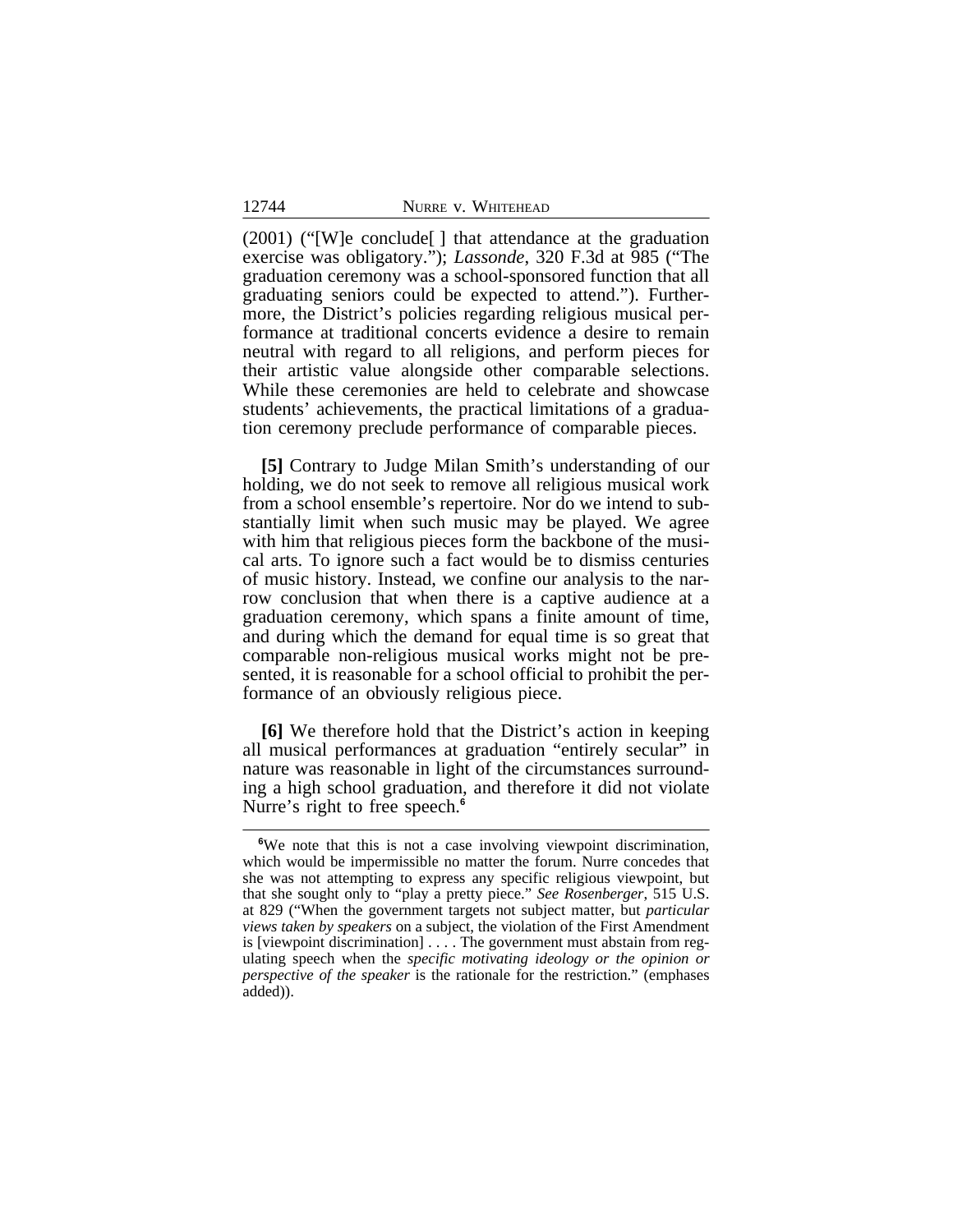#### **B**

**[7]** Nurre next claims that the District violated the Establishment Clause of the First Amendment by acting in a manner hostile toward religion. The Supreme Court has explained that the Constitution "affirmatively mandates accommodation, not merely tolerance, of all religions, and forbids hostility toward any." *Lynch v. Donnelly*, 465 U.S. 668, 673 (1984). We apply the traditional test set forth by the Court in *Lemon v. Kurtzman*, 403 U.S. 602 (1971), to determine whether the District has acted with hostility toward religion. *Catholic League v. San Francisco*, 567 F.3d 595, 599 (9th Cir. 2009); *see also Am. Family Ass'n, Inc. v. San Francisco*, 277 F.3d 1114, 1121 (9th Cir. 2002), *cert. denied*, 537 U.S. 886 (2002) ("Although the *Lemon* test is perhaps most frequently used in cases involving government allegedly giving *preference* to a religion, the *Lemon* test accommodates the analysis of a claim brought under a hostility to religion theory as well.").

The *Lemon* test analyzes whether the government's actions have offended the Establishment Clause. In order for governmental conduct to survive the test, and therefore be found to not violate the Clause, the conduct must (1) have a secular purpose, (2) not have as its principal or primary effect the advancement or inhibition of religion, and (3) not foster an excessive governmental entanglement with religion. *Lemon*, 403 U.S. at 612-13.

**1**

**[8]** "The purpose prong of the *Lemon* test asks whether government's actual purpose is to endorse or disapprove of religion." *Kreisner v. City of San Diego*, 1 F.3d 775, 782 (9th Cir. 1993) (quoting *Lynch*, 465 U.S. at 690 (O'Connor, J., concurring)). Here, we look to see whether the "government acts with the ostensible and predominant purpose" of inhibiting religion. *McCreary County v. ACLU*, 545 U.S. 844, 860 (2005). "A reviewing court must be 'reluctant to attribute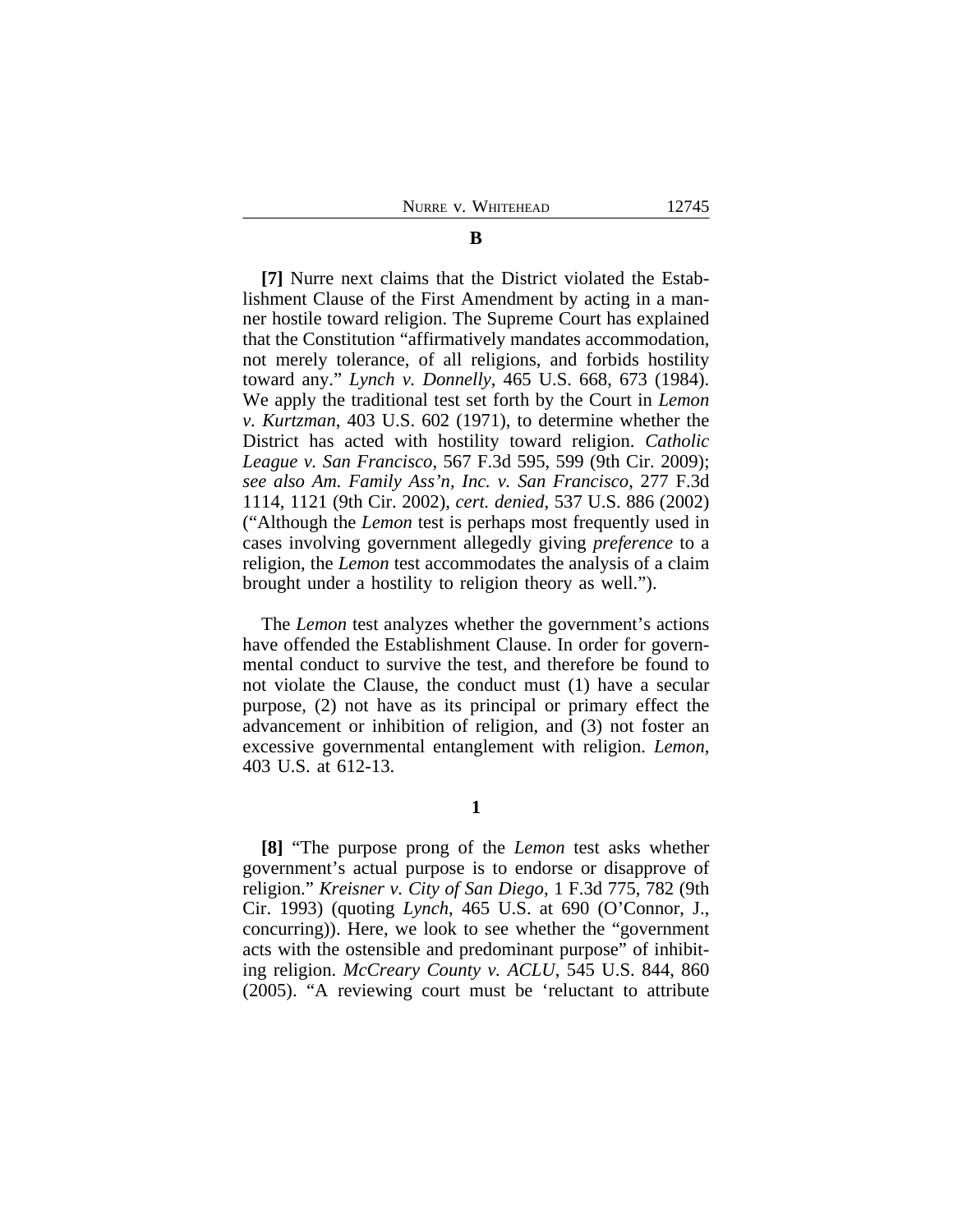unconstitutional motives' to government actors in the face of a plausible secular purpose." *Kreisner*, 1 F.3d at 782 (quoting *Mueller v. Allen*, 463 U.S. 388, 394-95 (1983)). We have made it clear that "[g]overnmental actions taken to avoid potential Establishment Clause violations have a valid secular purpose under *Lemon*." *Vasquez v. L.A. County*, 487 F.3d 1246, 1255 (9th Cir. 2007), *cert. denied*, 128 S. Ct. 711 (2007). Any other standard would prove unworkable. *Id*.

**[9]** The District admitted, and Nurre does not contest, that it prohibited the Wind Ensemble's performance of "Ave Maria" in an effort to avoid conflict with the Establishment Clause.**<sup>7</sup>** Therefore we find the first prong of the *Lemon* test satisfied.

**2**

The second prong of the *Lemon* test requires us to determine if the District's action has a "principal or primary effect . . . that . . . advances [or] inhibits religion." 403 U.S. at 612. "Governmental action has the primary effect of advancing or disapproving of religion if it is sufficiently likely to be perceived by adherents of the controlling denominations as an endorsement, and by the nonadherents as a disapproval, of their individual religious choices." *Vasquez*, 487 F.3d at 1256 (internal citation and quotation marks omitted). This is an objective test, asking whether a reasonable observer who is "informed . . . [and] familiar with the history of the government practice at issue," would perceive the action as having a predominately non-secular effect. *Id*. (alteration in original) (internal citation and quotation marks omitted). As we noted in *Catholic League*, "whereas in the purpose inquiry, we are reluctant to attribute unconstitutional motives to government

**<sup>7</sup>**We part ways with Judge Smith's determination that Whitehead did not act to avoid an Establishment Clause violation. There was no evidence in the record to suggest any other reason for her action to apply the district's neutrality policy.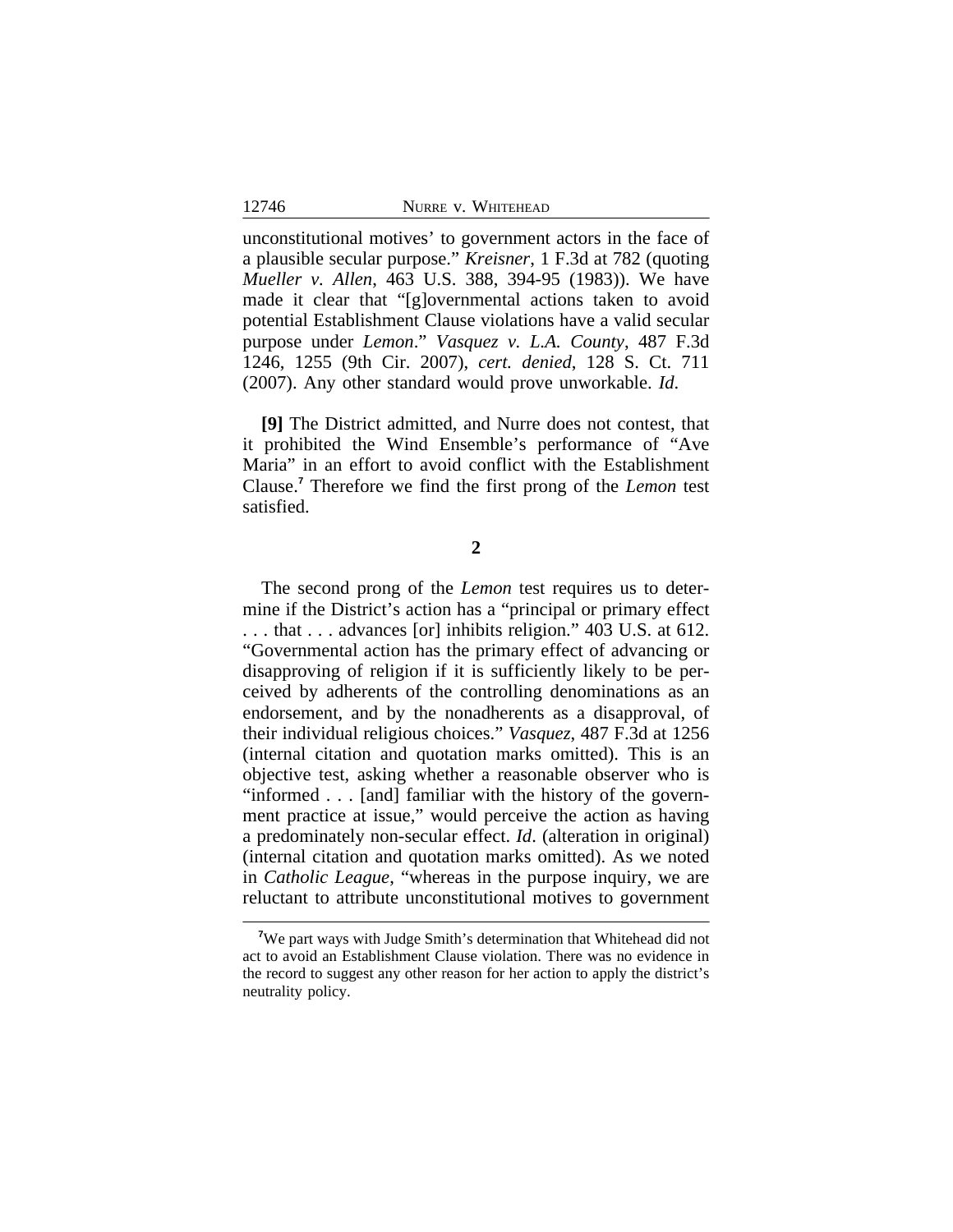|  | NURRE V. WHITEHEAD |  |
|--|--------------------|--|
|--|--------------------|--|

actors in the face of a plausible secular purpose, no such presumption applies in the effects analysis." 567 F.3d at 604 n.9 (internal citations and quotation marks omitted). The "objective observer" here is presumed to comprehend the "difference between what the government intends and what it produces," because he must understand the effect of what was actually conveyed. *Id*.

To determine whether the primary message had a disapproving effect on religion, we must view the restriction "as a whole." *Am. Family Ass'n*, 277 F.3d at 1122; *see also Catholic League*, 567 F.3d at 605. Because the message can be impacted by its context, it is important to not separate portions of the restriction and view them in isolation. *Catholic League*, 567 F.3d at 605 (citing *Lynch*, 465 U.S. at 694 (O'Connor, J., concurring)). We will view the restriction in its totality and in light of the surrounding circumstances. *Id*.

In *Vasquez*, we considered whether removal of a cross from public land showed governmental hostility toward religion. We said no, finding that removal was "more reasonably viewed as an effort to restore [the government's] neutrality and to ensure their continued compliance with the Establishment Clause." *Vasquez*, 487 F.3d at 1257. The action was taken "only after the presence of crosses on other municipal seals had been held to be unconstitutional." *Id*.

**[10]** Similarly, here the District took actions reasonably perceived as an attempt to avoid conflict with the Establishment Clause. The year prior to Nurre's graduation, ceremony attendees had complained that the choir's performance of a musical piece referencing angels, God, and heaven illustrated the District's preference for one type of religion over another. Permitting a performance of "Ave Maria"—an obviously religious piece based on the title printed in the program—at graduation could have had the same impact. A reasonable person, informed as to the history of the District's prohibition on the Wind Ensemble's performance, would understand that the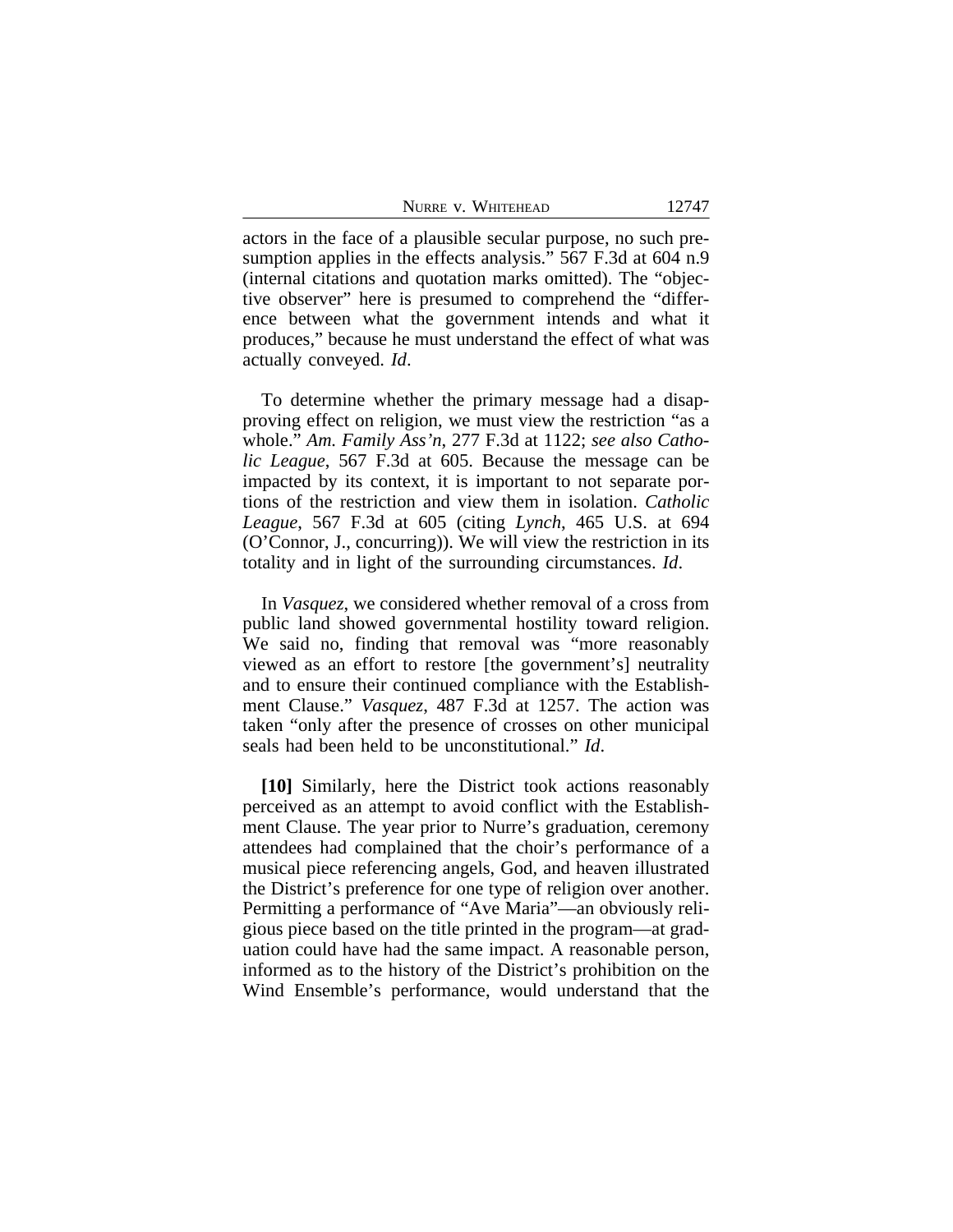action had the secular effect of maintaining neutrality and ensuring the District's continued compliance with the Establishment Clause.

**3**

**[11]** The final prong of the *Lemon* test seeks to bar governmental conduct that "foster[s] excessive government[al] entanglement with religion." 403 U.S. at 613. "[T]he Establishment Clause does not prohibit all entanglements; only excessive ones that demonstrate that a government program has the impermissible effect of advancing [or evidencing hostility toward] religion." *Prince v. Jacoby*, 303 F.3d 1074, 1096 (9th Cir. 2002), *cert. denied*, 540 U.S. 813 (2003). "Entanglement is a question of kind and degree," *Lynch*, 465 U.S. at 684, and this "prong seeks to minimize the interference of religious authorities with secular affairs and secular authorities in religious affairs." *Cammack v. Waihee*, 932 F.2d 765, 780 (9th Cir. 1991).

As we have explained, there are two types of entanglement: administrative entanglement and political entanglement. *Vernon v. City of L.A.*, 27 F.3d 1385, 1399 (9th Cir. 1994); *see also Lemon*, 403 U.S. at 619-23. "Administrative entanglement typically involves comprehensive, discriminating, and continuing state surveillance of religion." *Vernon*, 27 F.3d at 1399. "[P]olitical entanglement [occurs when] political divisiveness result[s] from government action which divides citizens along political lines," and by itself is insufficient to constitute excessive entanglement. *Id*. at 1401; *Am. Family Ass'n*, 277 F.3d at 1123; *Cammack*, 932 F.2d at 781.

**[12]** While Nurre makes a credible claim that there was entanglement, she fails to make any concrete arguments regarding which type of entanglement existed. Therefore, we consider both. First, as we stated in *Brown v. Woodland Joint Unified School District*, 27 F.3d 1373, 1384 (9th Cir. 1994), "one-time review, which was conducted in response to [ ]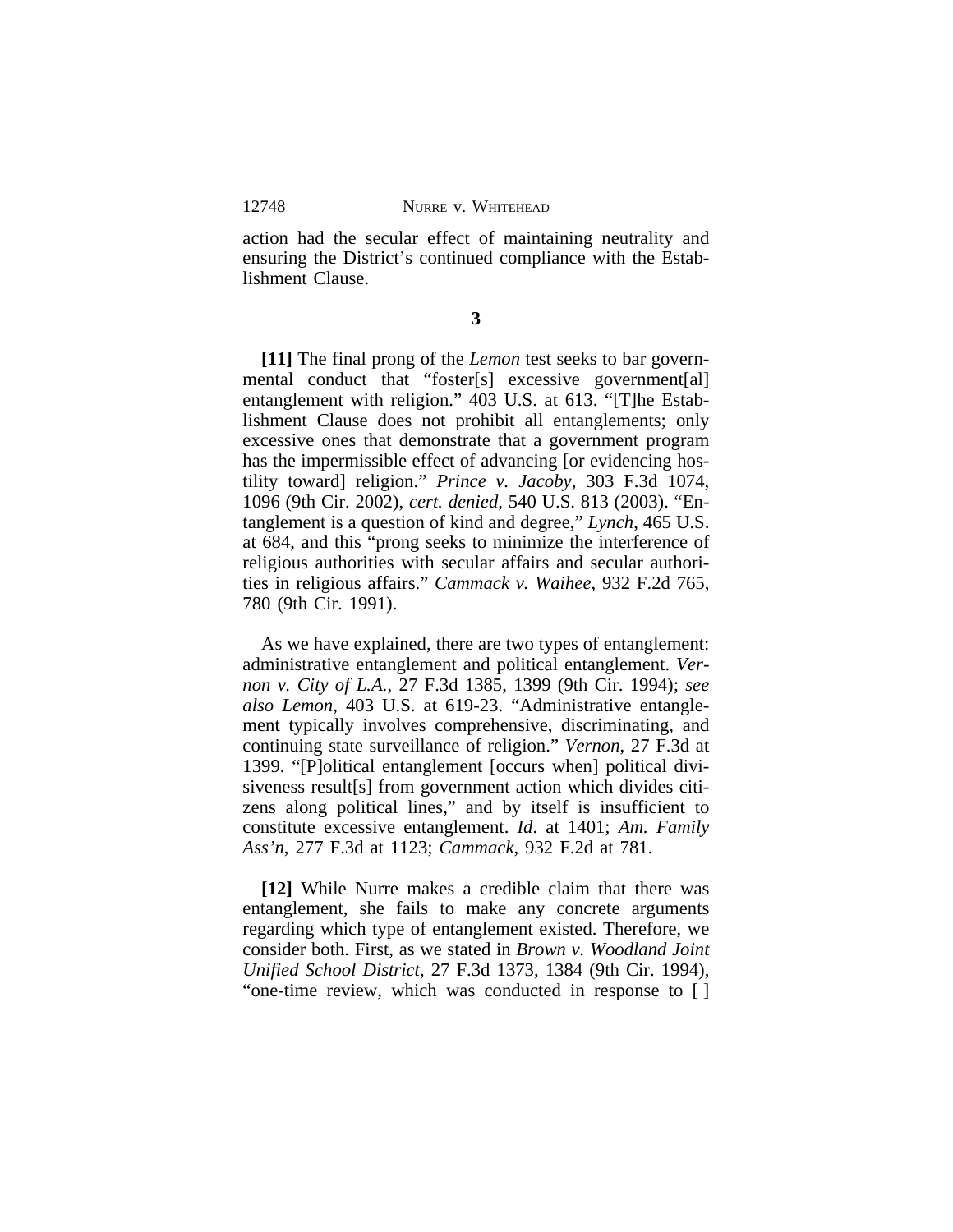complaints . . . clearly does not cause the School District to become entangled with religion." *See also Catholic League*, 567 F.3d at 609 (Berzon, J., concurring) (noting that the resolutions at issue "were not repeated or pervasive, but discrete"). Here, the District requested that all music remain secular in direct response to multiple complaints that the JHS graduation had included religious music in the past. This inquiry occurred only once that year and was done merely by reviewing song titles for overtly religious references. Further, there is no evidence that the policy sent via e-mail from Brandsma to the District's high school principals applied to anything other than graduation or that it trumped the existing District policy for any other musical performances.

**[13]** Second, the policy at issue did not create political entanglement. Importantly, "the political entanglement inquiry seems to be applied mainly in cases involving direct financial subsidies paid to parochial schools or to teachers in parochial schools." *Vernon*, 27 F.3d at 1401 (citations omitted). It is obvious that this type of entanglement is not at issue here. Also, absent from the record is any evidence that this policy caused political divisiveness. We do not engage in hypothesizing about what political response might occur in such a case. As Justice O'Connor noted in *Lynch*, "[g]uessing the potential for political divisiveness inherent in a government practice is simply too speculative an enterprise." 465 U.S. at 689 (O'Connor, J., concurring).

**[14]** Because we find that the District satisfied all three prongs of the *Lemon* test, we hold that its conduct did not violate the Establishment Clause.

Finally, we also wish to make clear that we do not hold that the performance of music, even "Ave Maria," would necessarily violate the Establishment Clause. We hold only that Whitehead's actions were reasonable in light of her past experience and her understanding of the law and did not violate Nurre's constitutional rights.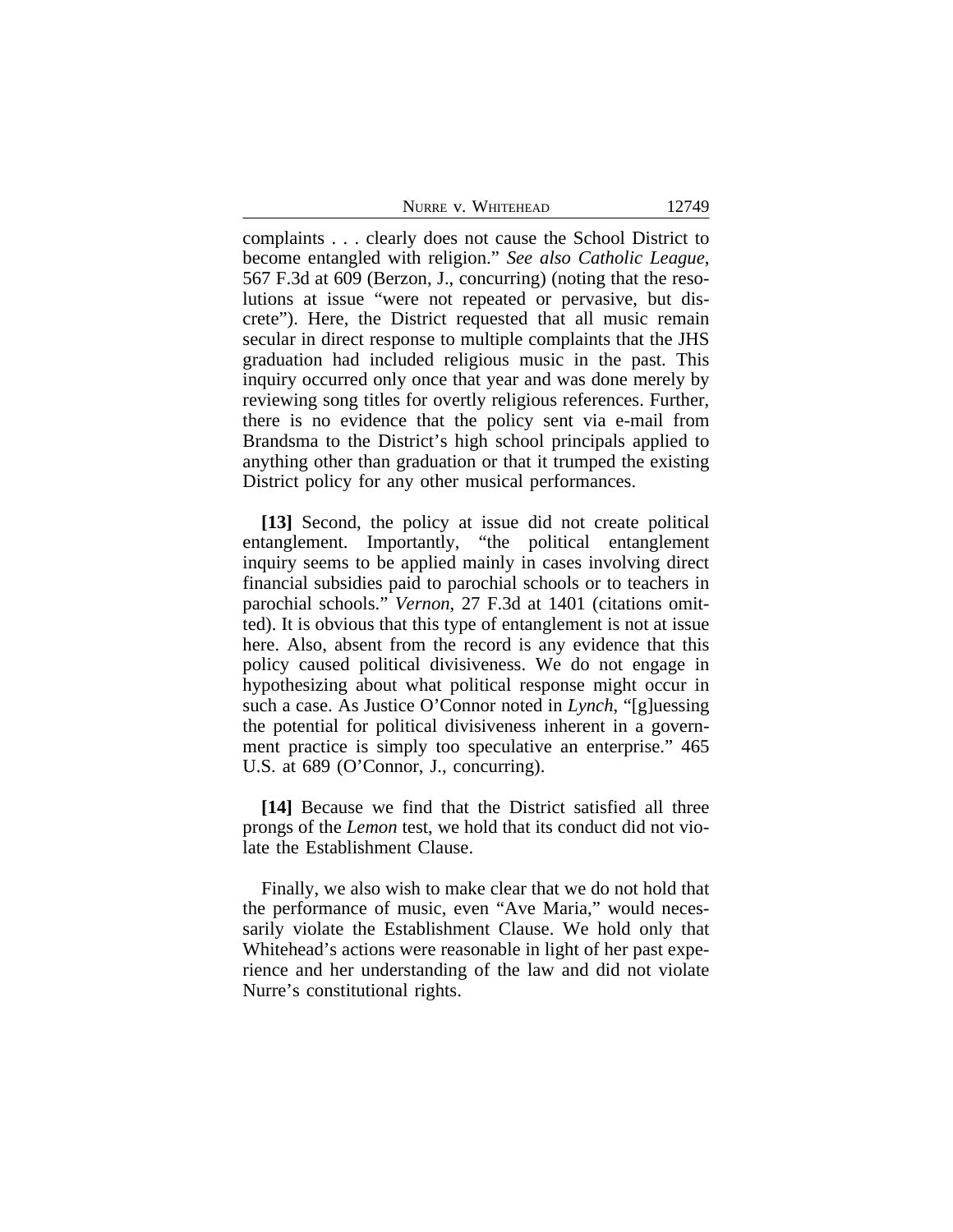## **C**

**[15]** Nurre's final claim is that the District violated her right to equal protection of the law under the Fourteenth Amendment. She argues that the District unreasonably treated her, and the other senior Wind Ensemble members, differently than past classes who were permitted to select the music performed. She attempts to invoke the "class of one" theory, set forth by the Supreme Court in *Village of Willowbrook v. Olech*, 528 U.S. 562, 564-65 (2000) (per curiam). "When an equal protection claim is premised on unique treatment rather than on a classification, the Supreme Court has described it as a 'class of one' claim." *N. Pacifica LLC v. City of Pacifica*, 526 F.3d 478, 486 (9th Cir. 2008) (citing *Vill. of Willowbrook*, 528 U.S. at 564). Neither we, nor the Supreme Court, have ever applied a "class of one" theory in this context and we do not extend it to cover this case.

**[16]** To the extent Nurre claims—apart from her "class of one" argument—that the District violated the Equal Protection Clause, we apply rational basis review. This is because "a classification neither involving fundamental rights nor proceeding along suspect lines . . . cannot run afoul of the Equal Protection Clause if there is a rational relationship between disparity of treatment and some legitimate governmental purpose." *Cent. State Univ. v. Am. Ass'n of Univ. Professors*, 526 U.S. 124, 127-28 (1999) (alteration in original) (internal quotation marks and citations omitted). A claim that one group of graduates was permitted to select a song for graduation while another was not certainly involves neither a fundamental right nor a suspect class.

**[17]** The District had a legitimate interest in avoiding what it believed could cause confrontation with the Establishment Clause. *Cf. Capitol Square Review & Advisory Bd. v. Pinette*, 515 U.S. 753, 761-62 (1995) (holding "that compliance with the Establishment Clause is a state interest sufficiently compelling to justify . . . restrictions on speech"). Its requirement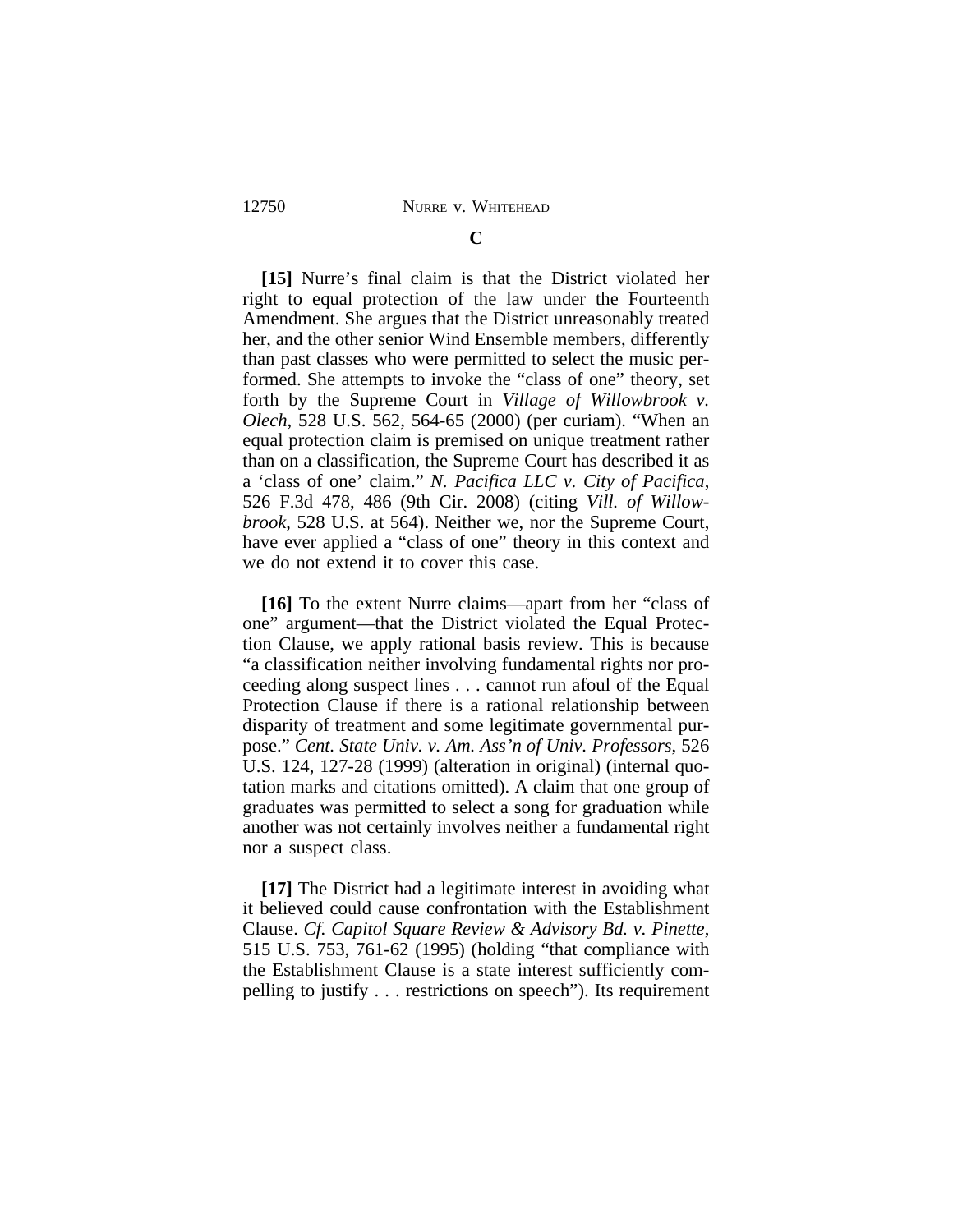|  | NURRE V. WHITEHEAD |  |
|--|--------------------|--|
|--|--------------------|--|

that all musical selections be secular was a reasonable action taken to avoid confrontation with the Establishment Clause. Because the District's action passes muster under rationalbasis review, it did not violate Nurre's rights under the Equal Protection Clause.

#### **IV**

We hold that Nurre's equitable claims are moot now that she has graduated from Jackson High School. While Nurre could maintain a post-graduation claim for monetary damages, we hold that the district court properly granted summary judgment to the defendants—Whitehead and the District because Nurre failed to show any constitutional violation.

## **AFFIRMED**.

MILAN D. SMITH, JR., Circuit Judge, dissenting in part, but concurring in the judgment:

I write separately because I disagree with the majority's conclusion that banning the playing of an instrumental version of the musical number *Ave Maria* at the Jackson High School graduation ceremony was a reasonable restraint on freedom of expression. I would hold that, in prohibiting Nurre and her classmates from playing their selected piece of music, the School District misjudged the Establishment Clause's requirements and, in so doing, violated Nurre's First Amendment rights.**<sup>1</sup>** I am concerned that, if the majority's reasoning on this issue becomes widely adopted, the practical effect will be for public school administrators to chill—or even kill—musical and artistic presentations by their students in school-

**<sup>1</sup>** I agree with the majority that there was no violation of either the First Amendment Establishment Clause or the Fourteenth Amendment Equal Protection Clause.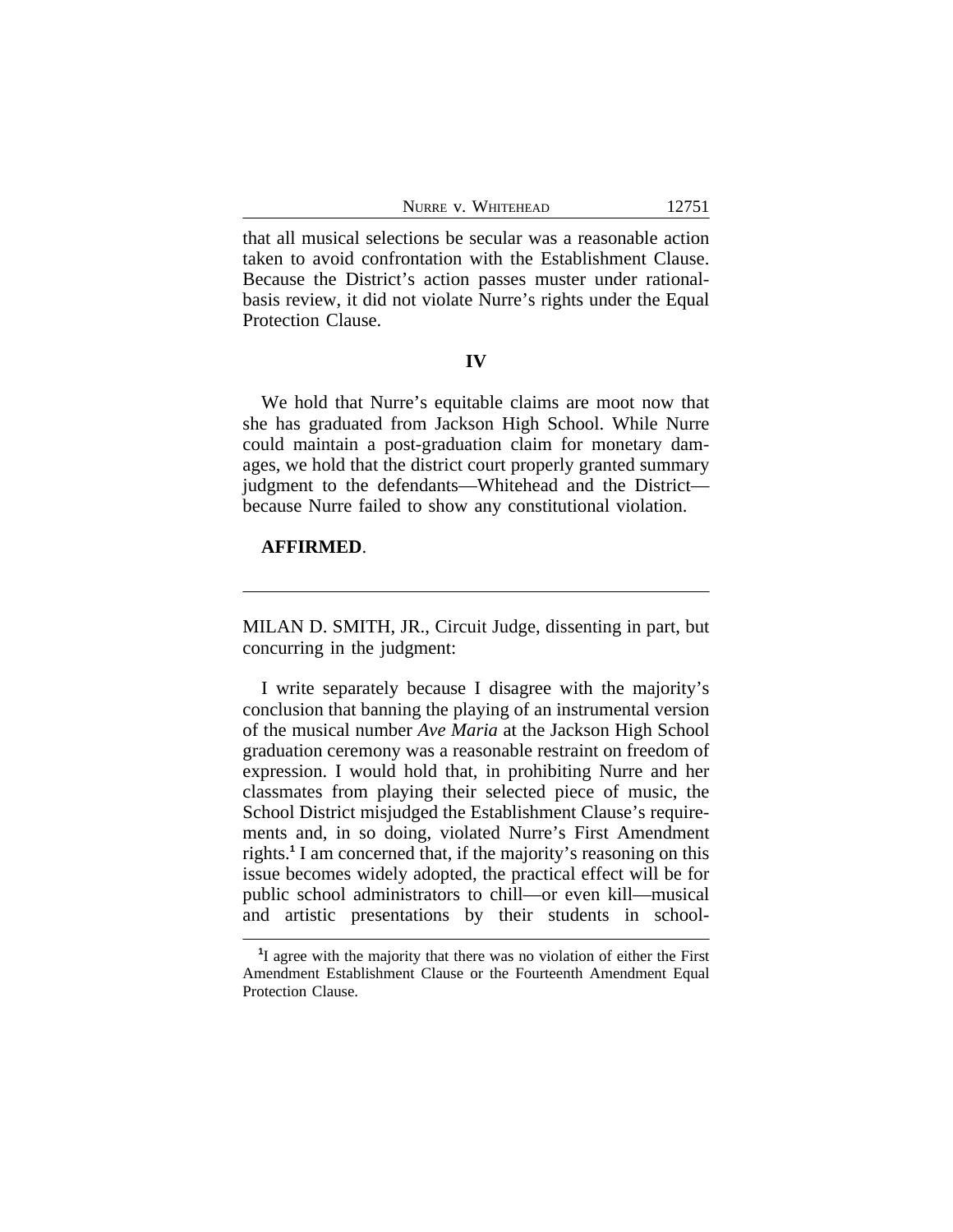sponsored limited public fora where those presentations contain any trace of religious inspiration, for fear of criticism by a member of the public, however extreme that person's views may be.

The First Amendment neither requires nor condones such a result. The taking of such unnecessary measures by school administrators will only foster the increasingly sterile and hypersensitive way in which students may express themselves in such fora, and hasten the retrogression of our young into a nation of Philistines, who have little or no understanding of our civic and cultural heritage. Nonetheless, as much as I deplore what was done in this case, because the relevant guiding principles in this area are unsettled, I believe that Dr. Whitehead and the School District are entitled to qualified immunity, and I therefore concur in the judgment.

The School District concedes that the graduation ceremony in this case was a limited public forum. Assuming, as the majority does, that such is the case, the restrictions imposed in this instance pass muster only if the restrictions are: (1) viewpoint neutral and (2) reasonable in light of the purpose served by the forum. *Faith Ctr. Church Evangelistic Ministries v. Glover*, 480 F.3d 891, 907-08 (9th Cir. 2007) (" 'The challenged regulation need only be reasonable, as long as the regulation is not an effort to suppress the speaker's activity due to disagreement with the speaker's view.' " (quoting *Int'l Soc'y for Krishna Consciousness v. Lee*, 505 U.S. 672, 679 (1992))), *overruled on other grounds by Winter v. Natural Res. Def. Council*, 129 S. Ct. 365, 375 (2008). I believe that the School District's restriction here fails that test. Though the prohibition was viewpoint neutral, it was not "reasonable in light of the purpose served by the forum," *id.* at 897.

To gauge the reasonableness of the School District's restriction, it is important first to appreciate the far-reaching influence of religion and religious institutions on music. It is undisputed that much of the music composed in the Western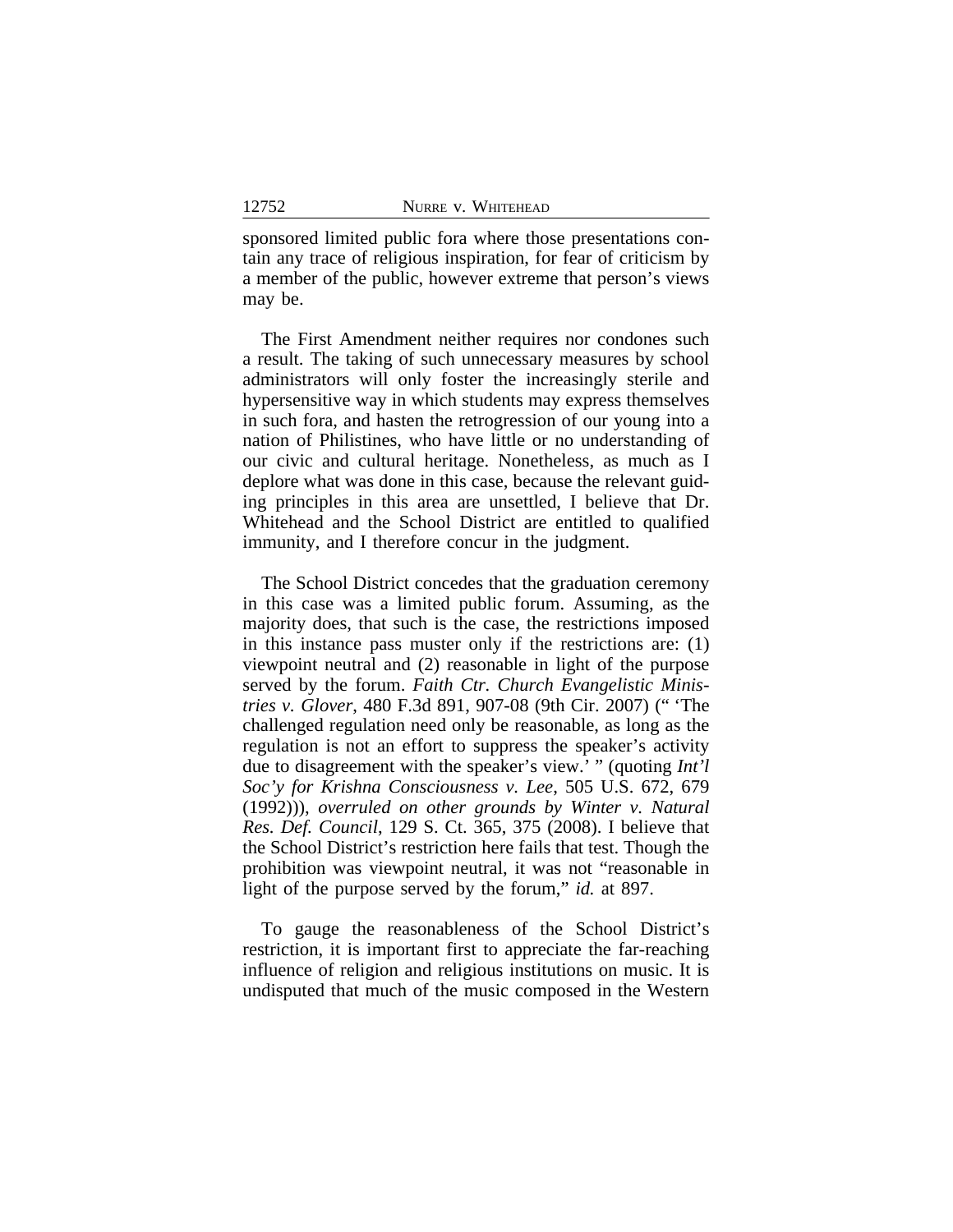World during the musical eras known as the medieval, baroque, and classical periods was fostered by one or more of the major European Christian denominations. *See Doe v. Duncanville Ind. Sch. Dist.*, 70 F.3d 402, 407 (5th Cir. 1995) (crediting testimony that "60-75 percent of serious choral music is based on sacred themes or text"); Richard Collin Mangrum, *Shall We Sing? Shall We Sing Religious Music in Public Schools?*, 38 CREIGHTON L. REV. 815, 866 (2005) ("[A]pproximately forty-four percent of the music recommended by the Music Educators National Conference for inclusion in the public school curriculum—for the secular purposes of preserving 'America's vast and varied music heritage,'—has religious significance."); ALL Music Guide to CLASSICAL MUSIC 1539 (Chris Woodstra, et al. eds., Backbeat Books 2005) (noting Pope Gregory's role in spurring medieval monophonic Gregorian chants); *id.* at 1541 (describing how "Protestantism's emphasis on the Scriptures" significantly influenced J.S. Bach's baroque compositions).

Though largely fostered in connection with the church, some of these religiously-prompted works are now performed primarily to express an artistic, secular message. As a result, current popular music comprises a significant number of works that, though originally inspired by religion, have since become largely secularized. Handel's *Hallelujah Chorus* from *The Messiah*, Steffen and Ward Howe's *The Battle Hymn of the Republic*, Beethoven's *Ode to Joy*, Mozart's *Requiem Mass in D minor*, and Purvis and Black's *When the Saints Go Marching In*, are but a few examples. When performed instrumentally and without lyrics, moreover, these and similar pieces take on an even more secular character.

Though it is a more contemporary composition, the Jackson High School students' selected piece is one such work. It is an arrangement for wind instruments originally written by twentieth-century German composer Franz Biebl. Biebl composed the original work in 1964 for performance, not in a church, but by a firemens' chorus. Here, the purpose of the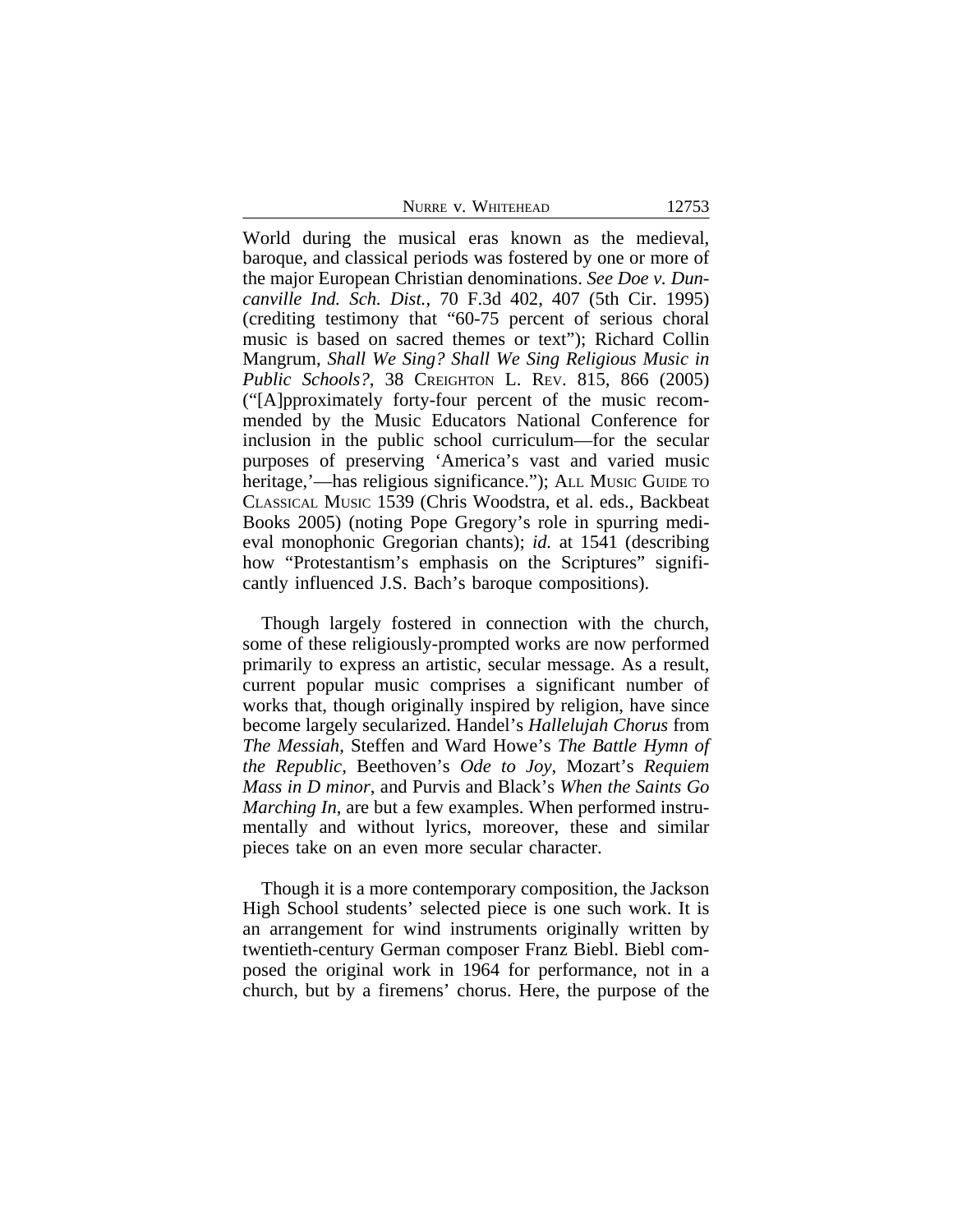graduation ceremony—including the wind ensemble's performance of the piece—was to acknowledge the achievements of the Jackson High School students. That recognition included the opportunity to express themselves through speech and music.

The School District justified its decision to prohibit the performance by citing its goal of making the event "entirely secular in nature." **2** In my view, purging such a ceremony of all vestiges of religiously inspired art and culture—including those works with even the most attenuated connections to religion—did not advance the purpose of recognizing and providing a forum for student achievement. To the contrary, given religion's pervasive influence on classical music discussed above, the censorship did the opposite, curtailing the students' secular artistic expression. That prohibition was therefore unreasonable in light of the forum's purpose.

Taking a contrary view, the majority relies on our decision in *DiLoreto v. Downey Unified School District Board of Education*, 196 F.3d 958, 967 (9th Cir. 1999), as well as out-ofcircuit cases, *Brody ex rel. Sugzdinis v. Spang*, 957 F.2d 1108, 1122 (3d Cir. 1992), and *Student Coalition for Peace v. Lower Merion School District Board of School Directors*, 776 F.2d 431, 437 (3d Cir. 1985), to support its conclusion that the ban was reasonable in light of the forum's purpose. None of these cases, however, is on point. In *DiLoreto*, we held that it was reasonable for a school district to prohibit a large banner advertisement of the Ten Commandments—an obvious attempt at proselytization—on school property. *See* 196 F.3d at 962, 967. In *Brody*, the Third Circuit noted that restricting

**<sup>2</sup>** In marked contrast to what was done in this case, in previous years the School District had condoned the ensemble's playing a piece titled *On a Hymnsong of Phillip Bliss* at the school's graduation ceremony. A "hymn" is defined as, among other things, a "song of praise to God" and a "metrical composition adapted for singing in a religious service." WEBSTER'S THIRD NEW INTERNATIONAL DICTIONARY 1111 (2002).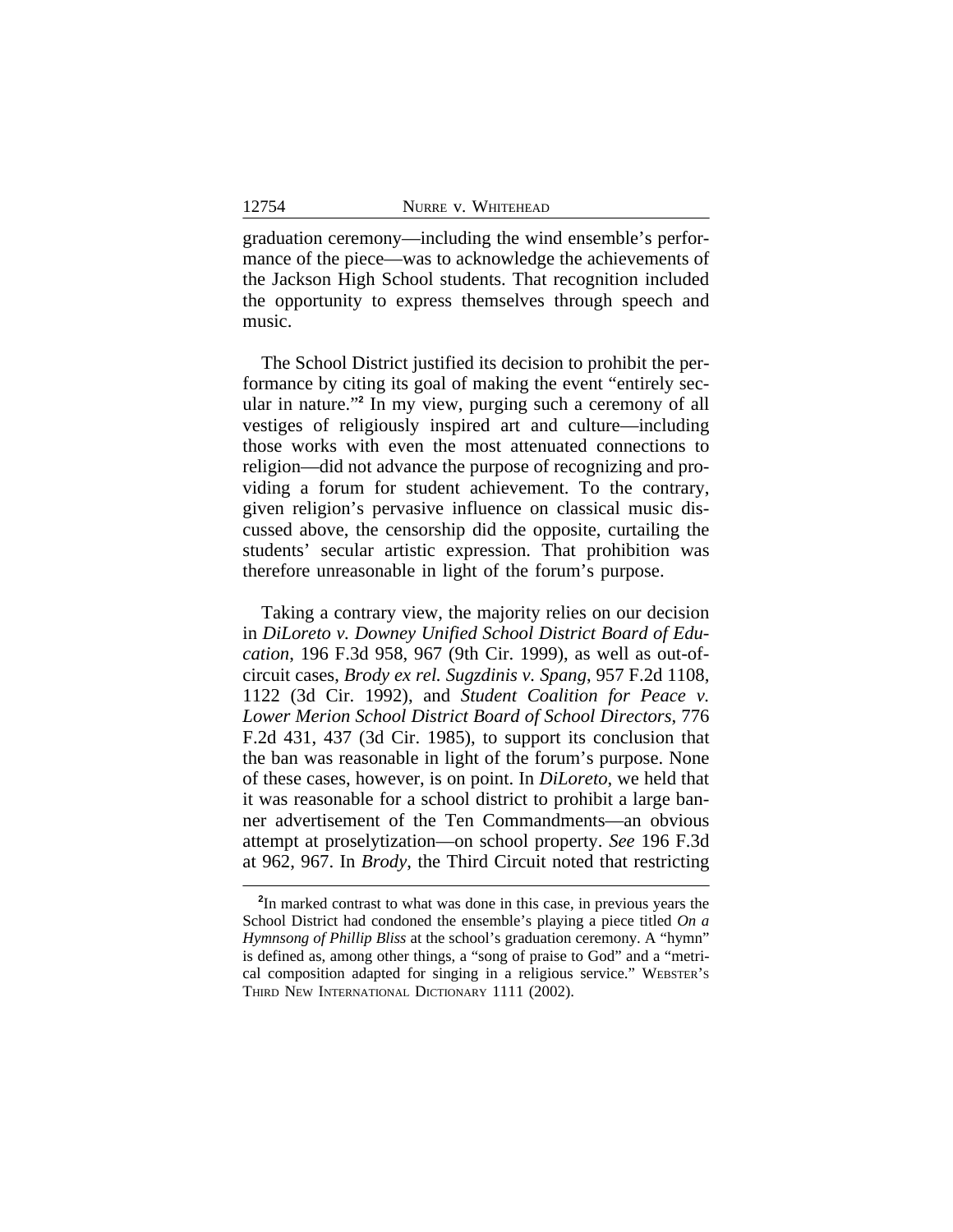a student's overtly evangelizing graduation speech would be acceptable. 957 F.2d at 1122. And in *Student Coalition for Peace*, the court held that a school district could prohibit a large partisan political rally on school grounds that could potentially generate significant controversy and disruption. 776 F.2d at 437.

Unlike in *Student Coalition for Peace*, the wind ensemble's playing of *Ave Maria* here would not have risked creating a disruption or generating appreciable controversy. In that sense, the piece is distinguishable from *Up Above My Head*, the song performed at the Jackson High School 2005 graduation, which proclaimed, "I hear music in the air, oh Lord. . . . I really do believe there's a heaven somewhere" and which, according to Whitehead, contained references to Jesus Christ. In contrast, the playing of the *Ave Maria* arrangement could not have reasonably been interpreted to convey a religious message, nor was any such message intended. Rather, as Nurre stated, it was simply "a pretty piece." She further explained that, "it's the kind of piece that can make your graduation memorable because we actually learned to play it really well. And we wanted to play something that we enjoyed playing." For this reason, unlike as in *DiLoreto*, the performance would not have been viewed as proselytizing; as stated, the arrangement contains no words at all.

Though the majority does not reach this issue, the censorship also cannot be justified by relying on the so-called Establishment Clause defense. That defense is available only if the District's "refusal to allow the students to [perform *Ave Maria*] as part of the graduation was necessary to avoid violating the Establishment Clause." *Cole v. Oroville Union High Sch. Dist.*, 228 F.3d 1092, 1101 (9th Cir. 2000) (citing *Santa Fe Indep. Sch. Dist. v. Doe*, 530 U.S. 290 (2000); *Lee v. Weisman*, 505 U.S. 577 (1992))*; see also Hills v. Scottsdale Unified Sch. Dist.*, 329 F.3d 1044 (9th Cir. 2003). A school district may be obligated to censor religious messages for two reasons: (1) "to avoid the appearance of government sponsor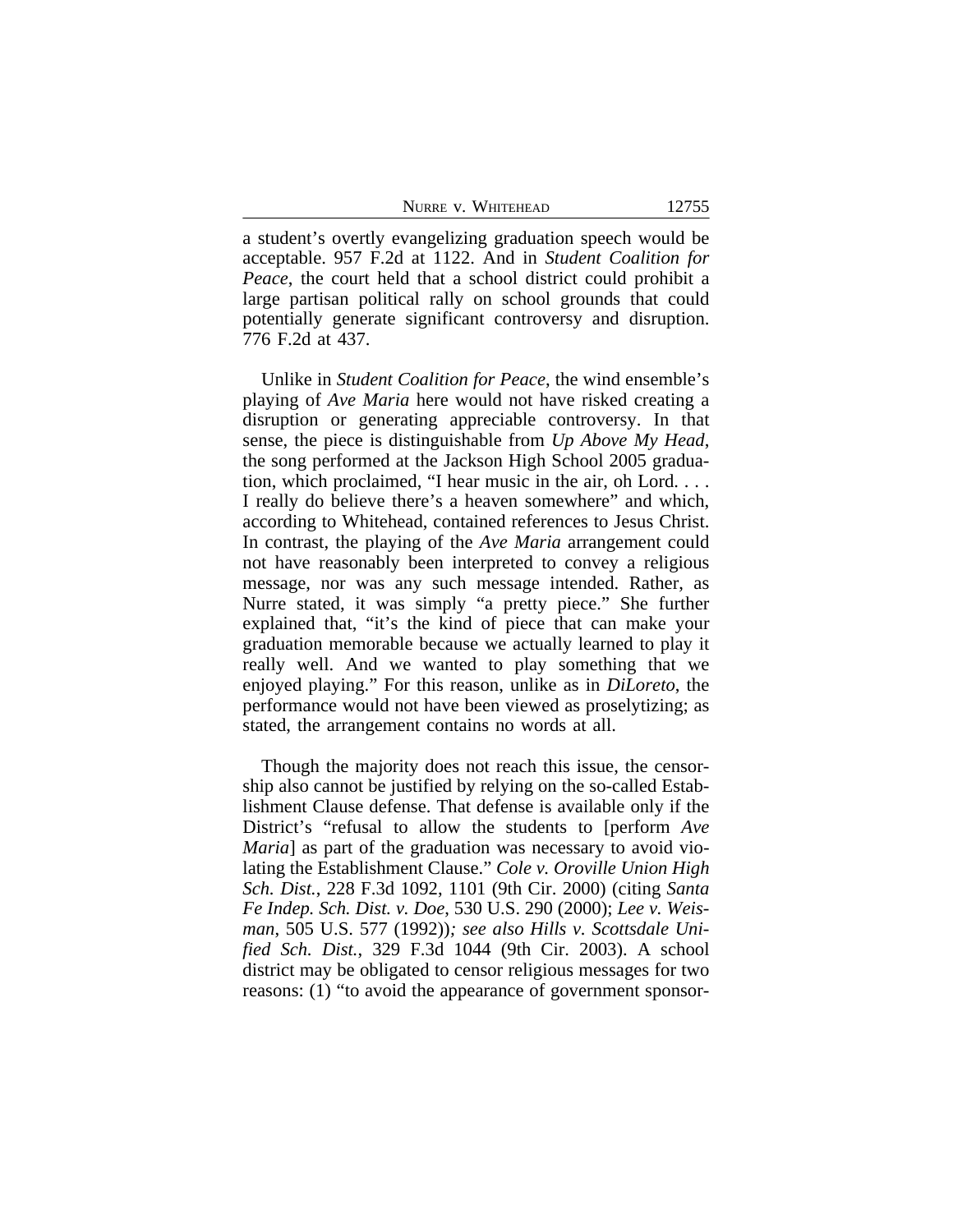ship of religion"; and (2) to not "impermissibly coerc[e]  $\dots$ dissenters, requiring them to participate in a religious practice even by their silence." *Lassonde v. Pleasanton Unified Sch. Dist.*, 320 F.3d 979, 983 (9th Cir. 2003) (citing *Cole*, 228 F.3d at 1101, 1104).

Neither reason is present here. Whitehead stated that she and the other administrators "made the decision" "because the title of the piece would be on the program and it's *Ave Maria* and that many people would see that as religious in nature." The majority relies on this justification and calls *Ave Maria* an "obviously religious piece," Maj. Op. at n.1, and a "well known Roman Catholic prayer," *id.* at 12744. However, as stated, the tune is not that of the better-known piece by Schubert, but a relatively obscure contemporary work, unlikely to trigger a religious association in most audiences. And even Whitehead, a school administrator with a doctoral degree and formal training in the place of religion in public schools, admitted that she did not know the meaning of the words "Ave Maria," but only had a vague sense that the term had some religious origin.**<sup>3</sup>**

Simply allowing the playing of a student-selected instrumental classical musical piece (with a title in a dead language whose meaning would be unrecognizable to most attendees of the graduation) cannot reasonably be construed as "government sponsorship of religion," *id.* For similar reasons, merely attending an event where one of the several musical numbers is an obscure classical piece does not constitute "participat[ ing] in a religious practice," *id.*, even if the title of that piece happens to be a Latin expression for a religious invocation. While governments have "a compelling interest in not committing *actual* Establishment Clause violations," there is no

**<sup>3</sup>**As amicus for Nurre notes, many common proper nouns for secular entities have religious origins. For example, the cities Los Angeles (originally "our lady of the city of the angels"), San Diego ("Saint Didacus"), and Las Cruces ("the crosses") each contain overt religious references.